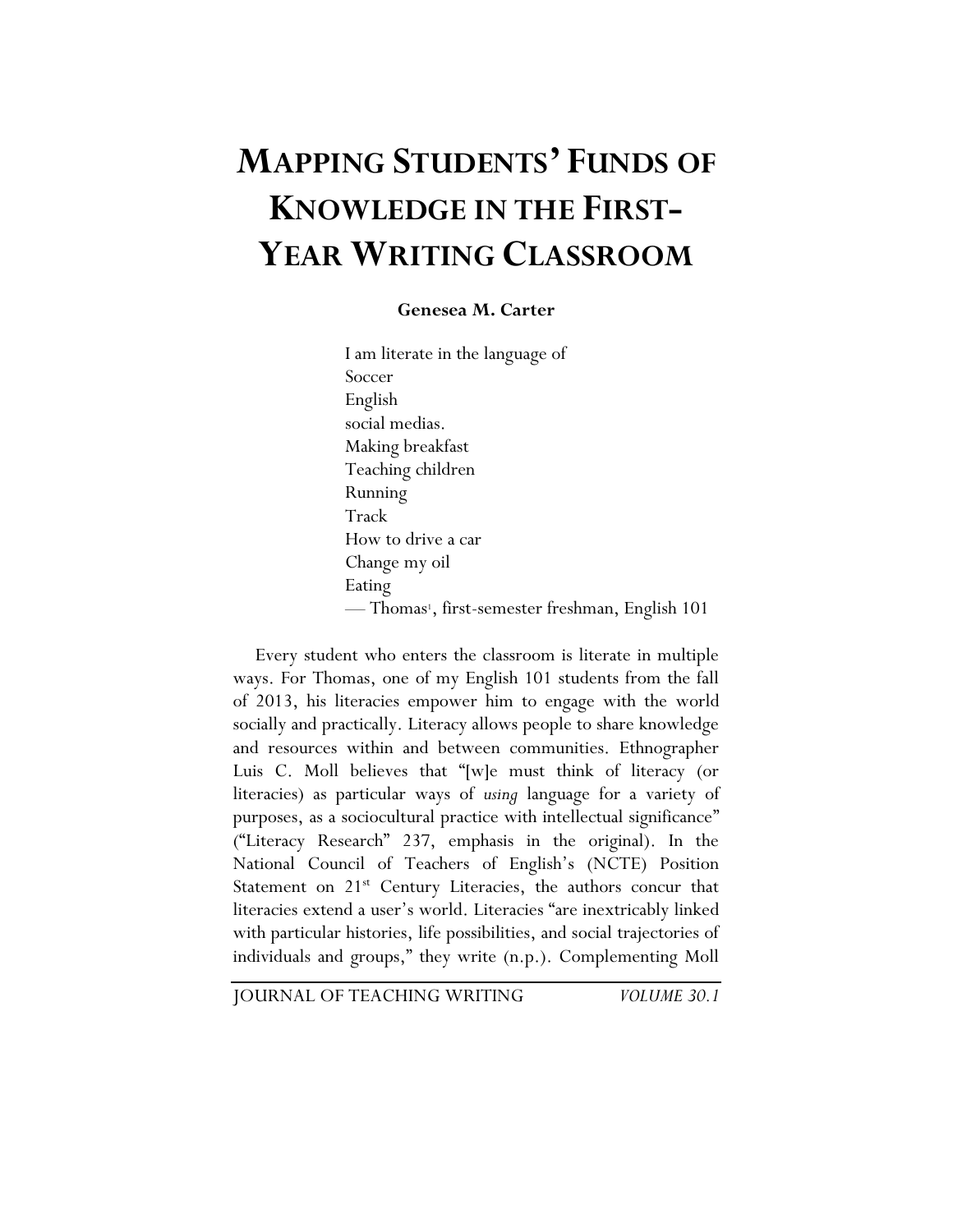and NCTE's definitions, Carmen I. Mercado defines literacy "as a sense-making practice [which] is an ongoing quest to understand, through multiple symbolic media or multiple literacies, information that enables us to act on the world" (242). I adopt all three definitions of literacy in this article, but Mercado's definition provides writing instructors with a tool that can help students transition to academia more effectively.

While the literacies students bring with them into the classroom are diverse and sophisticated, like Thomas' literacies, they do not always translate into academic success. Compositionists Patricia Bizzell, Eli Goldblatt, Mike Rose, and Victor Villanueva, among others, have written about how student success, particularly with underprepared or underrepresented student populations, is dependent upon familiarity with academic literacies. As a result, successful "insider" integration into academia means that students learn the literacies of academic and professional discourse communities. Although students bring preexisting academic literacies with them to college, they still experience difficulties with their transition into academia (see De Oliveira and Silva; Fromme, Corbin, and Kruse; Joliffe and Harl; and Smith and Zhang).

Concerned with first-year students' transition from high school to college, I take a multi-modal approach in English 101 to teach them how to adapt to the variety of discourse communities on campus. During the semester, students create a digital literacy map, a profile of a place, and a public service announcement. The central theme tying these assignments together is the discourse community concept, a vital factor in students' transition. While students must learn how to adapt to new discourse communities, they must feel supported, valued, and respected within the classroom. In a time of adjustment, their success will depend on how welcomed they feel by their classmates and instructors. Therefore, I dovetail students' Funds of Knowledge (FoK) with the discourse community framework as a method for valuing students' knowledge while teaching them how to adapt to campus. The concept of FoK is traditionally defined as the

26 JOURNAL OF TEACHING WRITING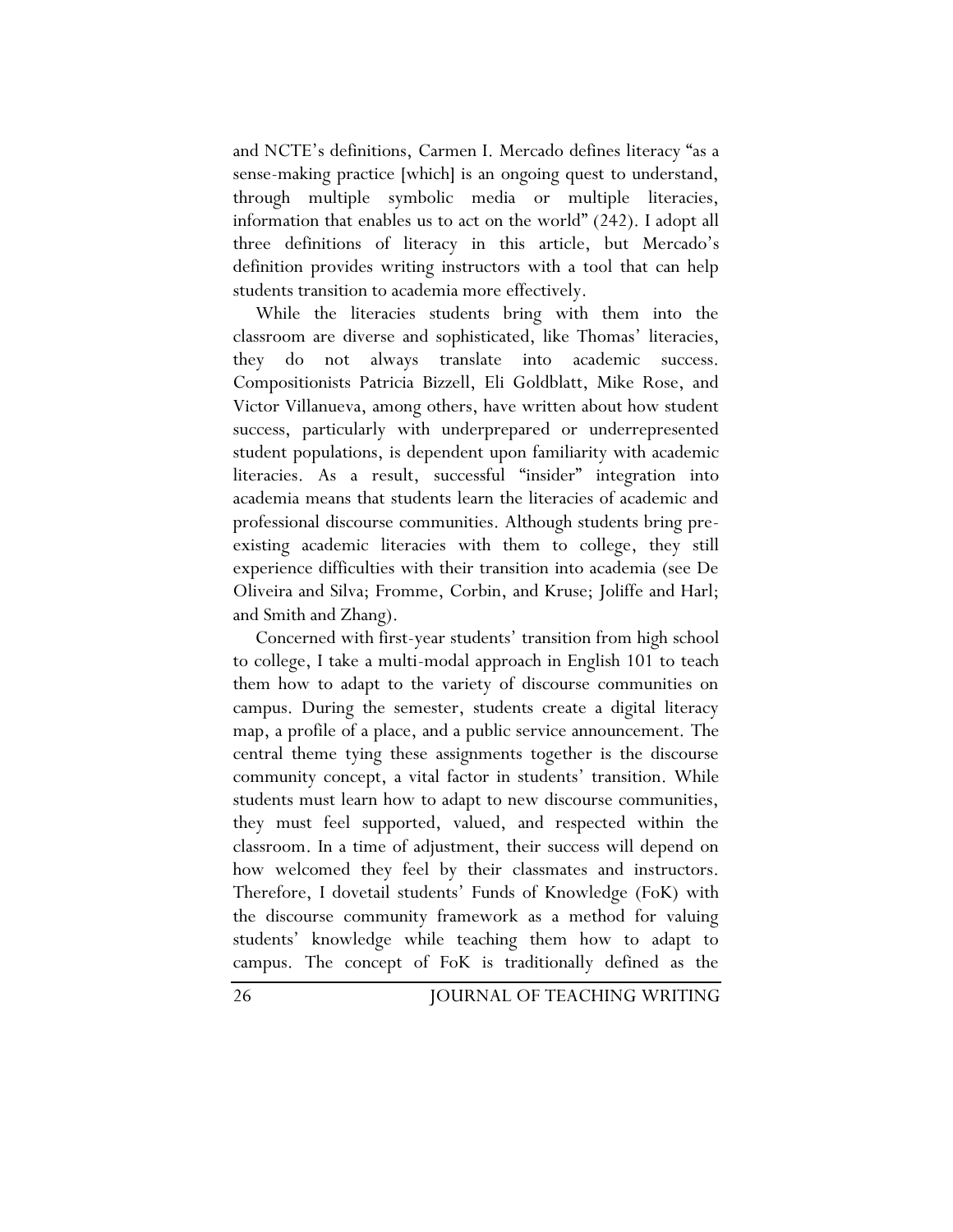cultural, social, and subject knowledge people learn within their home communities, such as cooking, farming, or repair. However, it has likewise come to include the social relationships and literacies that allow people to exchange information and knowledge within their own discourse communities (Moll et al. "Funds of Knowledge for Teaching" 85). FoK, as I conceive of it, serves as an overarching umbrella in which students' pre-existing knowledge about community membership and literacies reside. FoK complements Patricia Bizzell's recommendation to investigate and celebrate "the relationship between the academic discourse community and the communities from which [our] students come" (108). FoK scholarship, like the best practices of composition pedagogy, illustrates how instructors can empower students by validating their home knowledge while teaching them how to be members of multiple communities.

In this article, I share with *Journal of Teaching Writing* readers how they can support students' pre-existing knowledge through a digital literacy map assignment. This assignment requires students to visually plot out four of their discourse communities and the accompanying literacies of those communities. Explicitly, the literacy map is meant to introduce students to discourse community concepts. Implicitly, it supports and celebrates students' FoK, as they draw on their digital- and communityspecific knowledge to map their communities.

Since examples of similar literacy maps are difficult to find, I include four representative but different student examples and accompanying reflections from my fall 2013 semester of English 101 at the University of Wisconsin-Stout. These examples highlight three trends that emerged from my students' maps and reflections: (1) they recognize that their social success depends on their insider membership, (2) they understand the importance of having a literacy sponsor as they transition from outsider to insider, (3) and they know that becoming an insider on campus will help them enjoy their time while in college.

Mapping students' lives celebrates the classroom's collective FoK by publicly acknowledging students' expertise. Furthermore,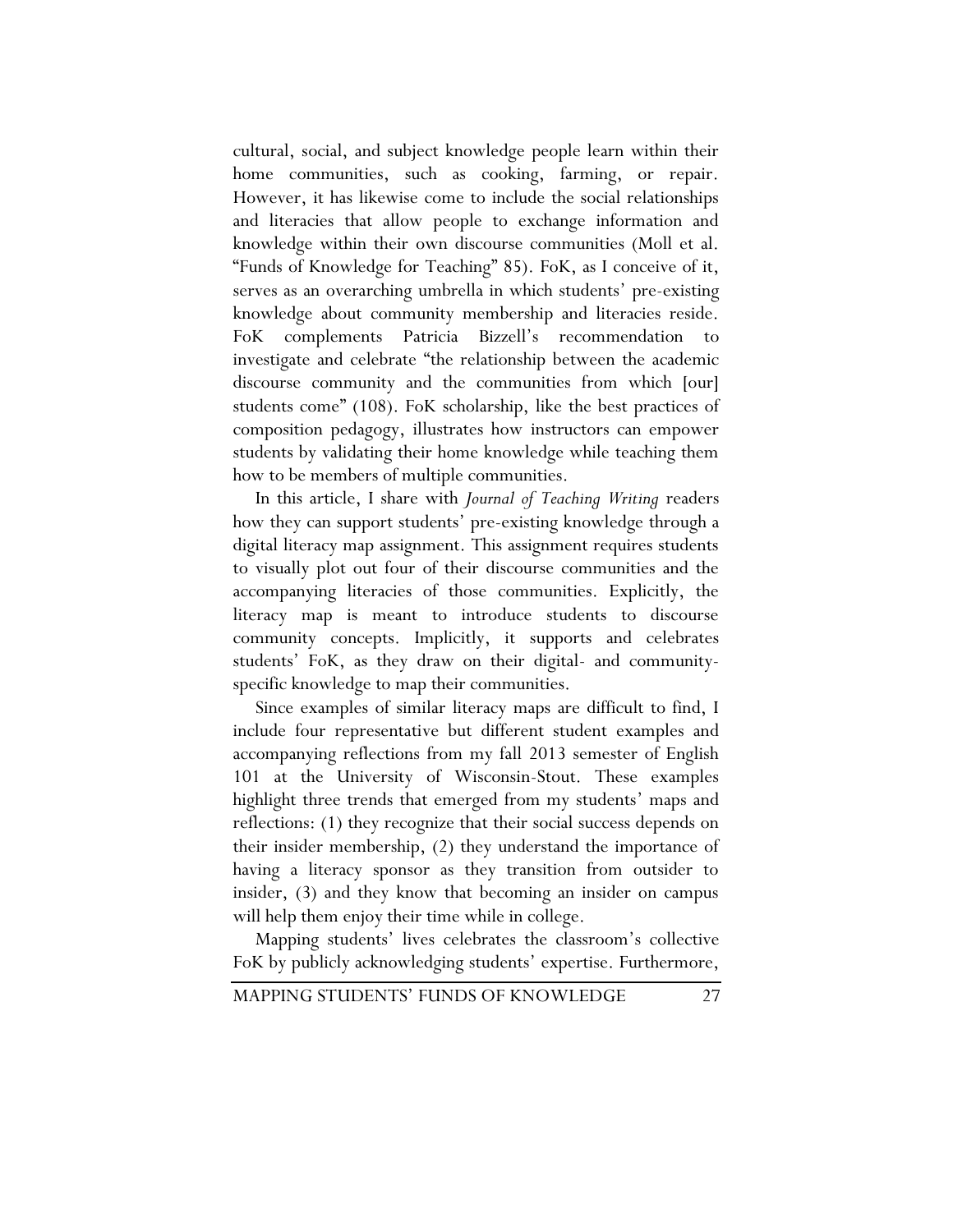this assignment, like similar assignments that celebrate students' preexisting knowledge, legitimizes the FoK students bring into the classroom. As well, the digital literacy map assignment unearths the kinds of FoK first-year students find valuable: the literacy map gives instructors insight into the communities, literacies, and FoK that are valued by their students. With this knowledge instructors can find ways to better integrate their students' FoK into future classroom activities and assignments, a move that may partially bridge the gap from high school to college.

# **Funds of Knowledge as Community Currency**

The phrase "Funds of Knowledge" (FoK) is attributed to anthropologist Eric R. Wolf's book *Peasants* (1966) in which he highlights the various funds peasants use to engage in social exchange, such as the exchange of ceremonial funds or rent funds. While Wolf does not explicitly define FoK, the term's contemporary rendering derives from his explanation that peasants "exchange their own labor and its products for the culturally defined equivalent goods and services of others" (3). Educational psychologist Linda Hogg explains that Wolf's term "define[s] resources and knowledge that households manipulate to make ends meet in the household economy" (667). Consequently, FoK originally denoted skills and knowledge sets needed for economic, social, and cultural survival or success. Within the last two decades, however, the definition has expanded to "refer both to the content and the social relationships that facilitate the exchange," writes Moll ("Literacy Research" 232). The concept of FoK is an interdisciplinary but useful framework for writing instructors and literacy scholars alike as it frames people's literacy acquisition and application within the context of their home communities. As well, it complements literacy sponsorship scholarship, such as Deborah Brandt's work (2).

The research of anthropologist Carlos G. Vélez-Ibáñez and ethnographer Luis C. Moll in the 1980s and 1990s largely define the FoK scholarship. As colleagues at the University of Arizona, they were sometimes co-collaborators studying FoK in Hispanic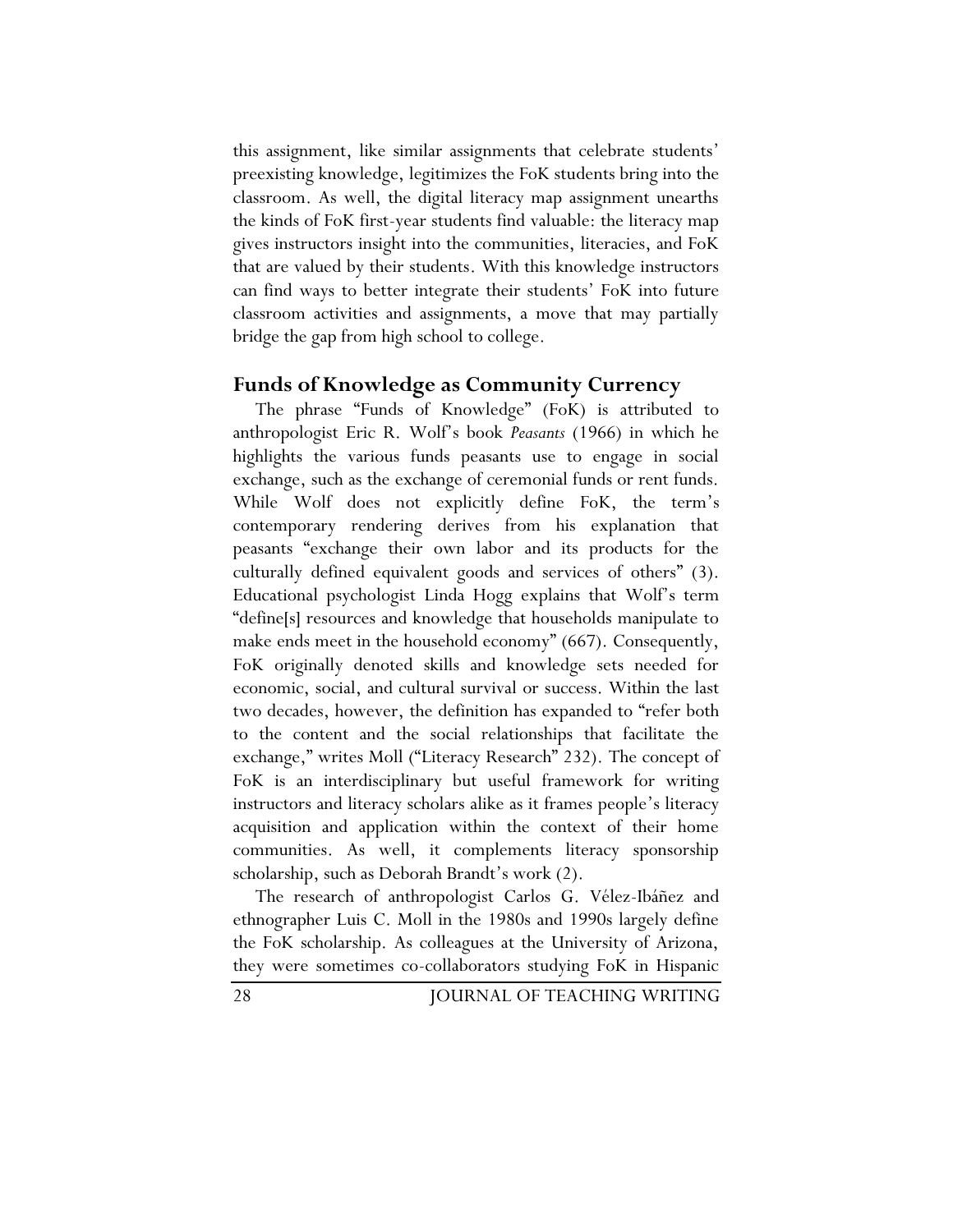and Mexican communities within Tucson, Arizona, and across the border to determine the ways Hispanic and Mexican households created an exchange of knowledge and resources. Vélez-Ibáñez and Moll discovered that Mexican and Hispanic people create home communities that instill functional and cultural literacies within their members to increase cultural and economic stability. These home communities privilege FoK that are often radically different from those FoK valued within the mainstream Western society. As a result, Vélez-Ibáñez and Moll observed, Hispanic and Mexican immigrants faced challenges adapting their literacies to those valued in Arizona. While Vélez-Ibáñez and Moll's scholarship provides a case study of one particular people group, their conclusions can be applied to illustrate the difficulties all people face transitioning into new, unfamiliar discourse communities.

Vélez-Ibáñez's study of border families highlights the reciprocal relationships and roles among Mexicans—for example, one person could serve many roles as an uncle, a soccer coach, and a mechanic—that allow them to politically, socially, and culturally support the needs of their community (29). His research shows how Mexican communities exist within "residentially-based networks with a historical sense of cohort identity" that encourages a sharing of resources and support (32). While not termed by Vélez-Ibáñez, these Mexican and Hispanic households function as discourse communities drawn together by common needs and shared literacies. For these working-class Mexicans, FoK are essential to their economic survival. Evident in Vélez-Ibáñez's scholarship is how FoK acts as currency between community relationships and personal literacy.

While Vélez-Ibáñez's research was an effort to push against ethnocentric clichés (28), Moll, with fellow researchers Cathy Amanti, Deborah Neff, and Norma Gonzáles, wanted to discover the underlying reasons for a "persistently high rate of educational failure" within the Latino populations of Tucson (Moll "Literacy Research" 211). Moll et al. began their research by examining the FoK within Hispanic households hoping to identify fissures that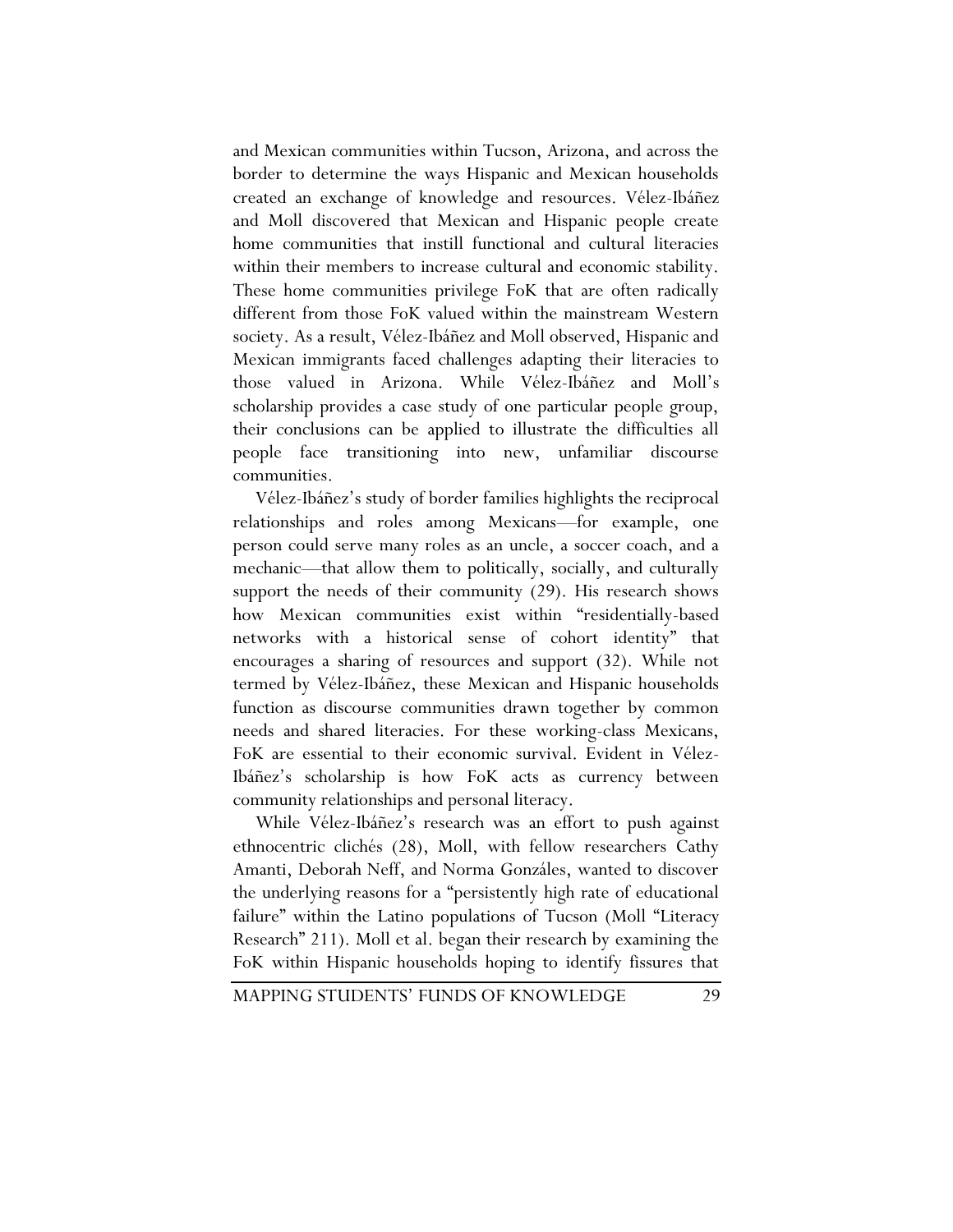impede Latino students' success. Their findings indicate, in part, that Latino students' educational failure is a result of their difficulty transitioning to the Western school system. Moll notes that students' FoK are often disconnected from their classroom curriculum and activities ("Literacy Research" 216). This results in students feeling isolated and marginalized. In order to help Latino students transition to the mainstream school system, Gonzáles, Moll, and Amanti advocate for including "contextualization" within the classroom, defined as "making meaning and connecting school to students' lives" ("Introduction" 8). Without this connection to students' home communities, instructors regardless of the student populations they teach—run the risk of alienating their students. Therefore, writing instructors of all types of learners, from novice to expert, may consider using the principles of FoK to support their students' learning.

# **The Importance of Mapping: Showcasing Students' Lived Experiences**

Mapping creates a visual representation of content allowing students to conceive of their FoK in a new way. Nancy Barta-Smith and Danette DiMarco explain, "[T]hrough map literacy, students can learn how to integrate their understanding of reading and writing, steps in the research process, and various knowledge bases" (67). Providing innovative and different methods of conception is vital to developing flexible, creative communicators. Furthermore, mapping out knowledge is one way to celebrate students' contributions and "place" in the world. Barta-Smith and DiMarco iterate, "Everyone is on the map, even the cartographer. No one stands outside" (80). Conceiving of literacy as mappable is "a commitment to viewing literacy as spatially and materially constrained," Erin Penner Gallegos explains, because the literacy map "value[s] the landscape in which each particular writing classroom is situated" ("Mapping Student Literacies" n.p.) Thus, the classroom becomes a discourse community in which students share and respond to each other's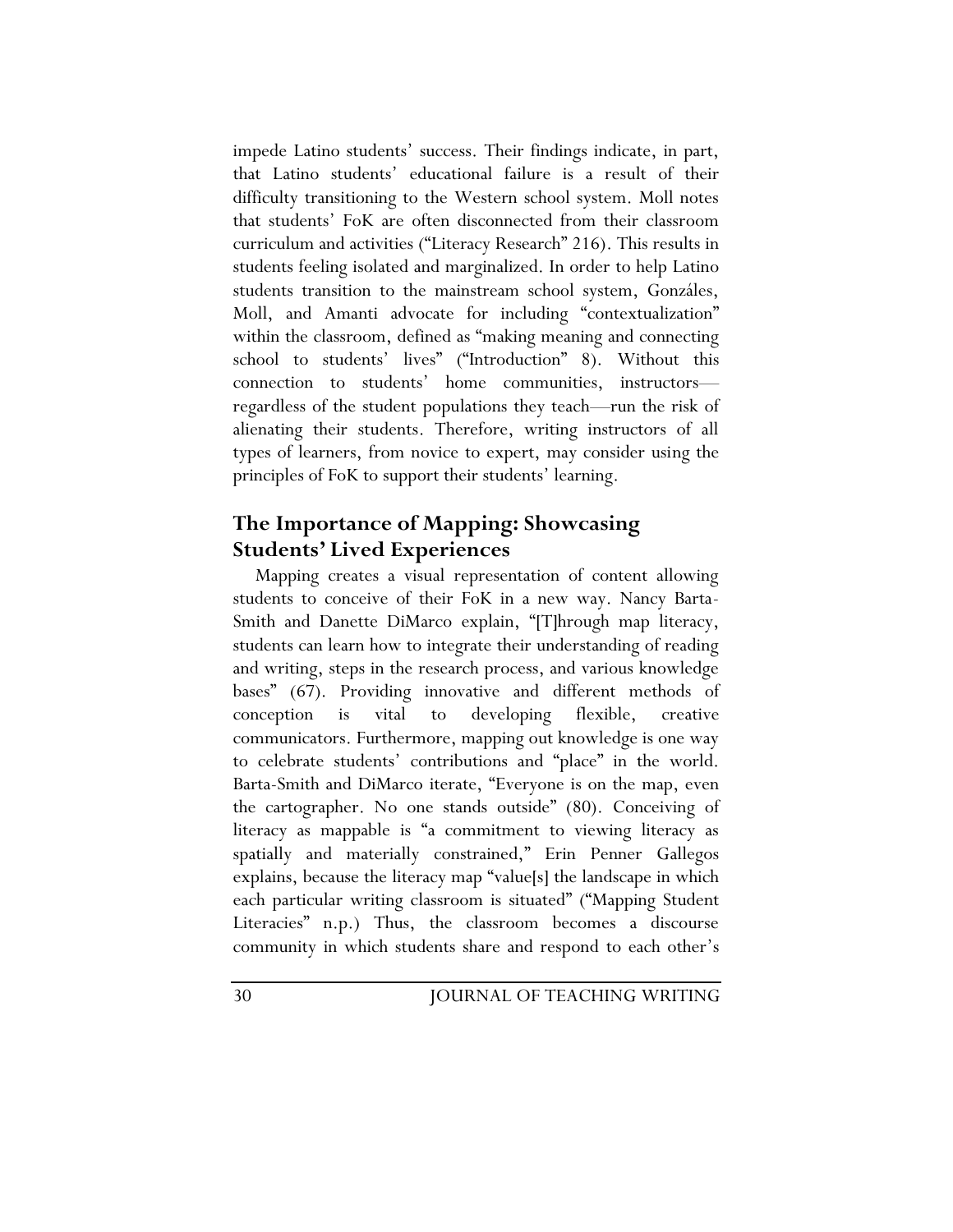FoK. Mapping students' lives teaches students to visualize their place in the world. Additionally, the act of mapping students' FoK validates the knowledge they bring with them into the classroom while situating their lives and experiences into a larger, global context.

In 2011, as a third year doctoral student at the University of New Mexico, I learned about literacy maps from my colleague and friend Gallegos. After talking about our similar challenges in teaching first-year students how to adapt to the writing and reading expectations in English 101, she introduced me to her literacy map assignment in which students map their discourse communities and accompanying literacies. Gallegos invented the assignment "out of [her] concern for making discourse communities more tangible to [her] students, and out of a desire to make [her] class more place-based" (Email correspondence). For Gallegos, the literacy map "encapsulates the belief that literacy, and literacy practices, are inherently tied to the material realities that define the lives of our students prior to and during their brief time in our classrooms" ("Mapping Student Literacies" n.p.). Similarly to Gallegos, my iteration of the literacy map emphasizes the intertwined relationship between discourse community membership and literacy, highlighting how communities use literacies in similar and different ways. Our assignment differs, however, in that Gallegos emphasized the place-based component with an assignment arc that included the literacy map, a literacy narrative, and a disciplinary or professional discourse community profile.

In Gallegos' original conception, students could choose to create their literacy maps as physical documents (on poster board, printed maps, or construction paper) or digitally. In my version, the literacy map is a digital assignment in which students practice digital literacy. My university is a "laptop campus" in which every undergraduate student is issued a laptop, and students carry their laptops with them everywhere; however, they are not given training in how to use the computer programs, unless faculty incorporate it into the coursework. Therefore, even though first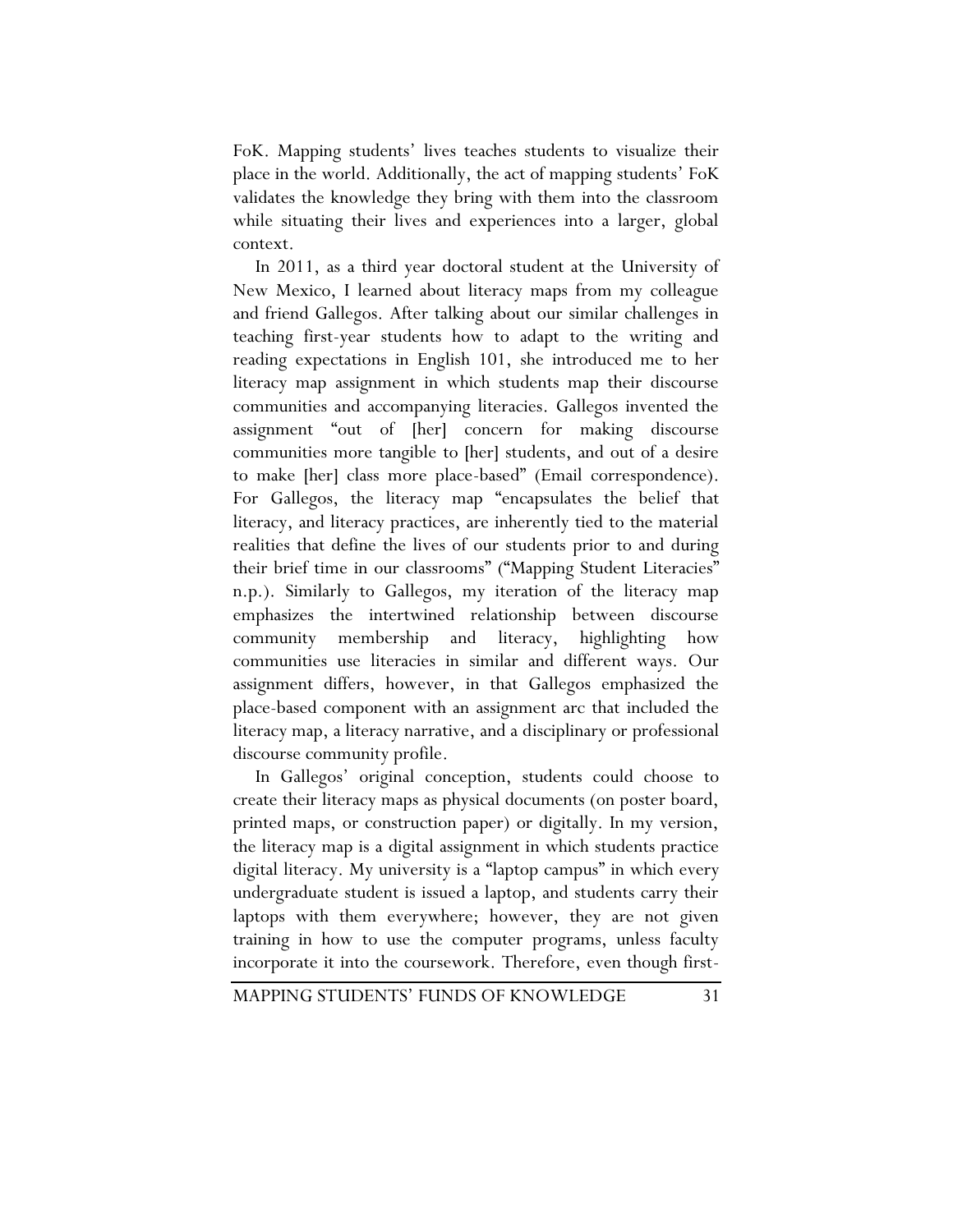year students have the technology with them on a daily basis, many of them do not know how to use basic functions, such as page numbering in Word. In order to harness students' technological FoK while teaching basic digital literacy, I added the map's digital component. The digital nature of the map allows me to introduce students to basic programs and features on their computers. As well, the digital component becomes a conduit that encourages them to apply their technological FoK to class work something they often have difficulty doing. In the end, students typically create their maps through a Word document, PowerPoint, Prezi, or some other digital medium. Sometimes there are those students who love to draw and want to create paper maps; therefore, I am always flexible in the format, although all students are required to submit their maps electronically.

Like Gallegos' assignment, my students choose four discourse communities in which they are insiders, and they must show a visual relationship between the communities' literacies. Each map must include a map key that helps readers navigate the content and design elements. Finally, to visually illustrate the relationships between communities and literacies, students are required to use graphics, images, colors, or fonts to make this relationship clear (Appendix A). After submitting the map, students spend ten minutes writing a reflection in-class about what they learned about discourse communities and insider/outsider membership (Appendix B).

After teaching the literacy map for four years, my purpose for the assignment has evolved. Initially, I adopted the literacy map as a way to teach students how to reflect upon and evaluate discourse communities. This, I figured, was the first step in their transition into academia. However, I have since learned that students have difficulty with this connection. Either they do not know how their FoK can inform academic discourse community membership, or they do not have the language to talk about it, even after several weeks of class discussion. Alternately, the discourse communities they want to talk and write about are those communities they have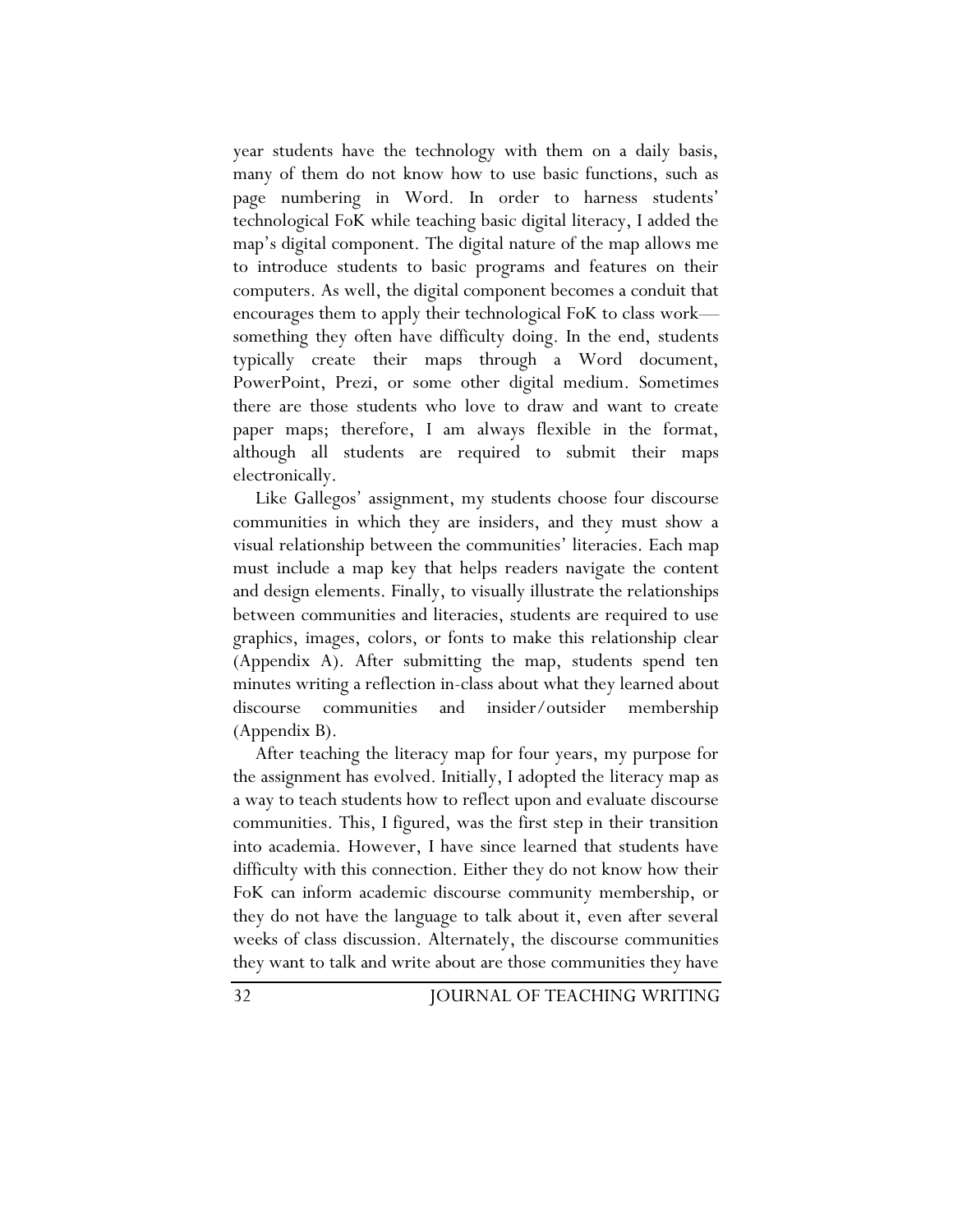left behind, or the social communities of which they have recently become members. First-year students are hyper aware of their need to "fit in" with the campus community, and much of their time and effort is spent building a social support system. In fact, many first-year students place more energy into developing relationships than navigating academia. As a result, my scope has shifted from emphasizing the transition to academia to including the entire campus. Broadening this scope allows my students to select the new discourse communities that they feel most comfortable with, such as social, professional, or academic ones.

# **Literacy Maps in English 101 at the University of Wisconsin-Stout**

In the fall semester of 2013, I devoted the first three weeks of the semester to the digital literacy map assignment. In the first week, students were assigned readings about discourse communities, such as the "What is a discourse community?" web page from the University of Central Florida and University of Texas—El Paso student Gabriela Andrade's e-portfolio blog. As well, students were encouraged to find web pages themselves that explained the purposes of discourse communities. I coupled online material with textbook readings about rhetorical purpose (audience, purpose, and genre) to teach my students to actively think about their mapping choices and authorial intent. In the second week, students were introduced to how discourse communities shape identities and literacies through readings from Bradford Hall's *Among Cultures*. Additionally, they had a chance to explore online, interactive "Story Maps" created by ArcGIS users. ArcGIS is an application-based geographic information system in which users map stories and content, such as "Boston 911 Calls," "Zoo Babies," or "The Rapid Rise of Farmers' Markets." These Story Maps allow for conversations about design principles, discourse communities, the rhetorical situation, and literacies. In the third week, students began drafting and finalizing their maps. During this week, one class period became a workshop in which I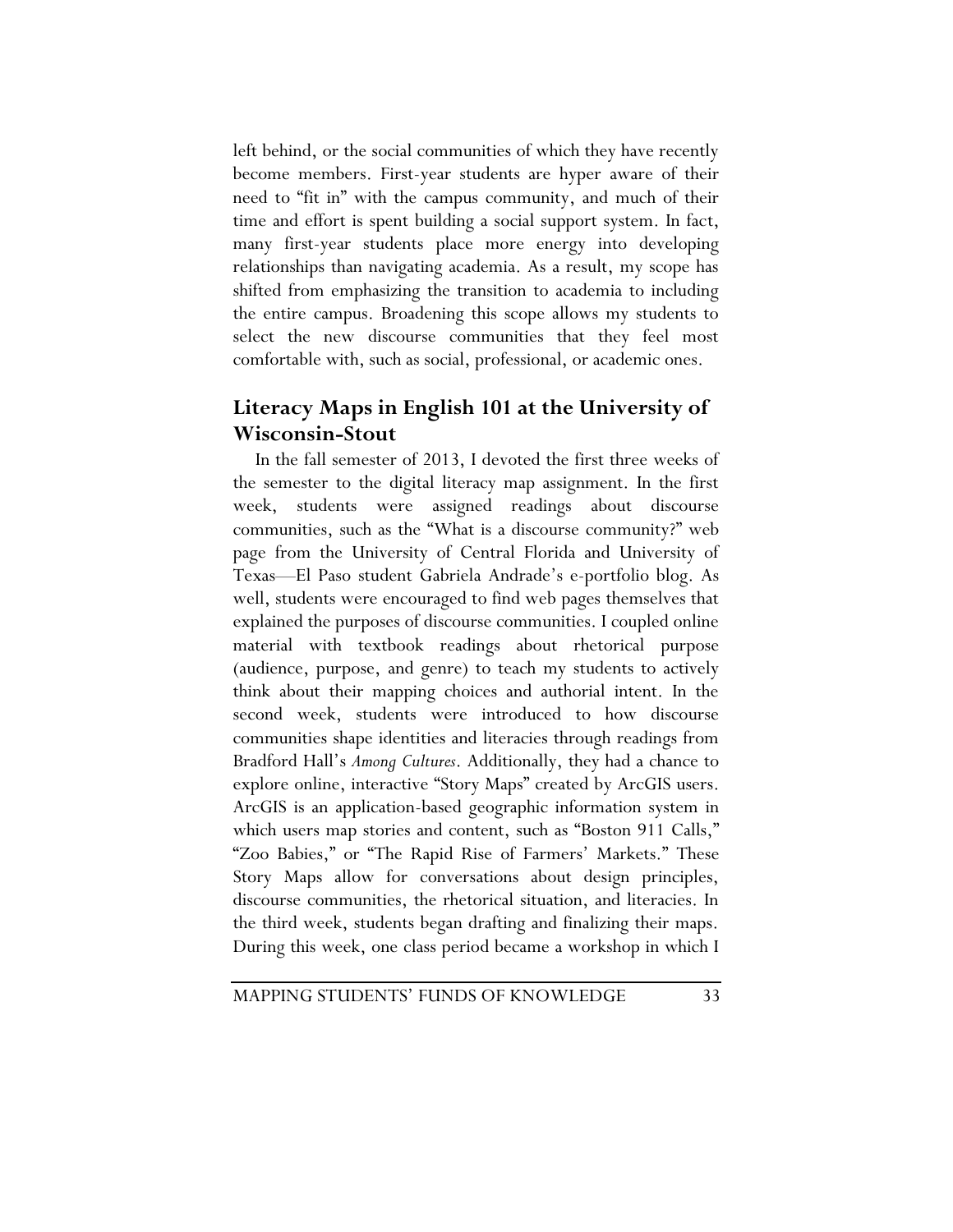briefly conferenced with each student about his or her map, troubleshooting problems as they arose. Since students' FoK largely informs the mediums they select for their maps, few problems arise. The problems students do encounter are designrelated, such as formatting text boxes and graphics. Most students used Word or PowerPoint to create their maps. However, three students—either art students or those who just love to draw chose to draw or collage their maps, and one student used Prezi.

To bolster students' understanding of the literacy map, we spent nearly every class period in small group and large group discussions with activities that refined students' understanding of the assignment. Because students had their laptops with them, they used their laptops everyday to take notes, define terms, and conduct simple Google searches. While they brought to the classroom FoK about web browsing, online research, and note taking, those FoK needed to be cultivated in many ways. Students needed to learn how to use the internet to define more complicated content, like the terms "discourse communities" and "literacy," or troubleshoot PowerPoint and Word formatting problems. Despite their technological FoK, they rarely took the initiative to use the internet to problem solve, whether in class or out of class. In addition, I integrated students' FoK by creating activities that capitalized upon their knowledge about social groups, such as friend groups from high school, and helped them identify corresponding literacies. We spent time talking about the intricacies of their communities, noting which literacies overlapped or were shared between communities. To draw connections between their lives and the assignment, I regularly called upon individual students to answer questions about their communities and the corresponding literacies. These in-class discussions built friendships between students and provided a forum to showcase their multiplicity of talents, interests, and skills. In the last week of the assignment, students shared their knowledge through peer review and a "museum walk" of the final product, where they walked around and looked at each map on the laptop screens. The peer-on-peer sharing of knowledge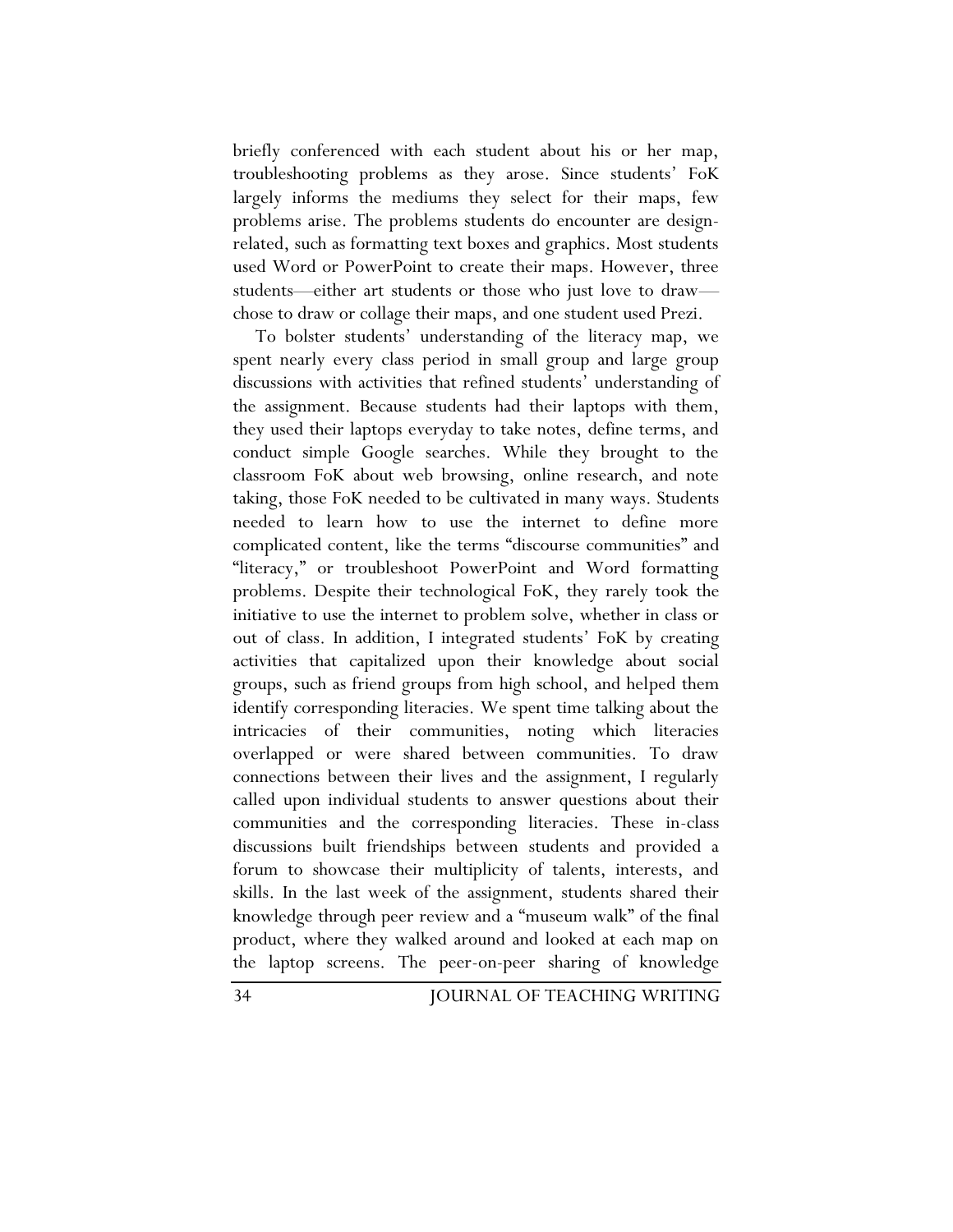empowered students to reflect upon their experiences and knowledge with pride, and they learned to adapt their FoK to support their classmates.

The following four student examples were selected to demonstrate four very different conceptualizations of the literacy map. Despite the differences, one common thread emerges from their maps and reflections. The maps illustrate the FoK students privilege, namely knowledge that allows them to engage socially with the world. In particular, social media and technology are dominant FoK that allow and encourage students to interact within their discourse communities and across communities. Within the corresponding reflections, students identify the importance of their social (friend) communities. As well, they were able to apply discourse community concepts to their new university friend groups. Perhaps most interestingly, the maps and reflections illuminate to what extent friend, family, and workplace communities trump other kinds of communities, like academia.

Amy's literacy map reveals the shared knowledge between her family, lakers (her lake community), jobs, and Facebook communities (see Figure 1). The ways in which she represents similar literacies through colored boxes, such as "texting" and using the "phone" that both connect her family community and jobs community together, showcases how her FoK empowers her to communicate with different groups. Furthermore, her effective uses of colors as a design principle draws readers' eyes to the similarities and differences between her communities' literacies. In another representation of her FoK, Amy's maps her communities using both people and places to represent her communities. This is a more complex perspective of discourse community construction as it highlights that communities can be organized around people or places. Amy's map builds upon my classroom lectures about how discourse communities are organized around groups of people (like a family) or a location (like Facebook).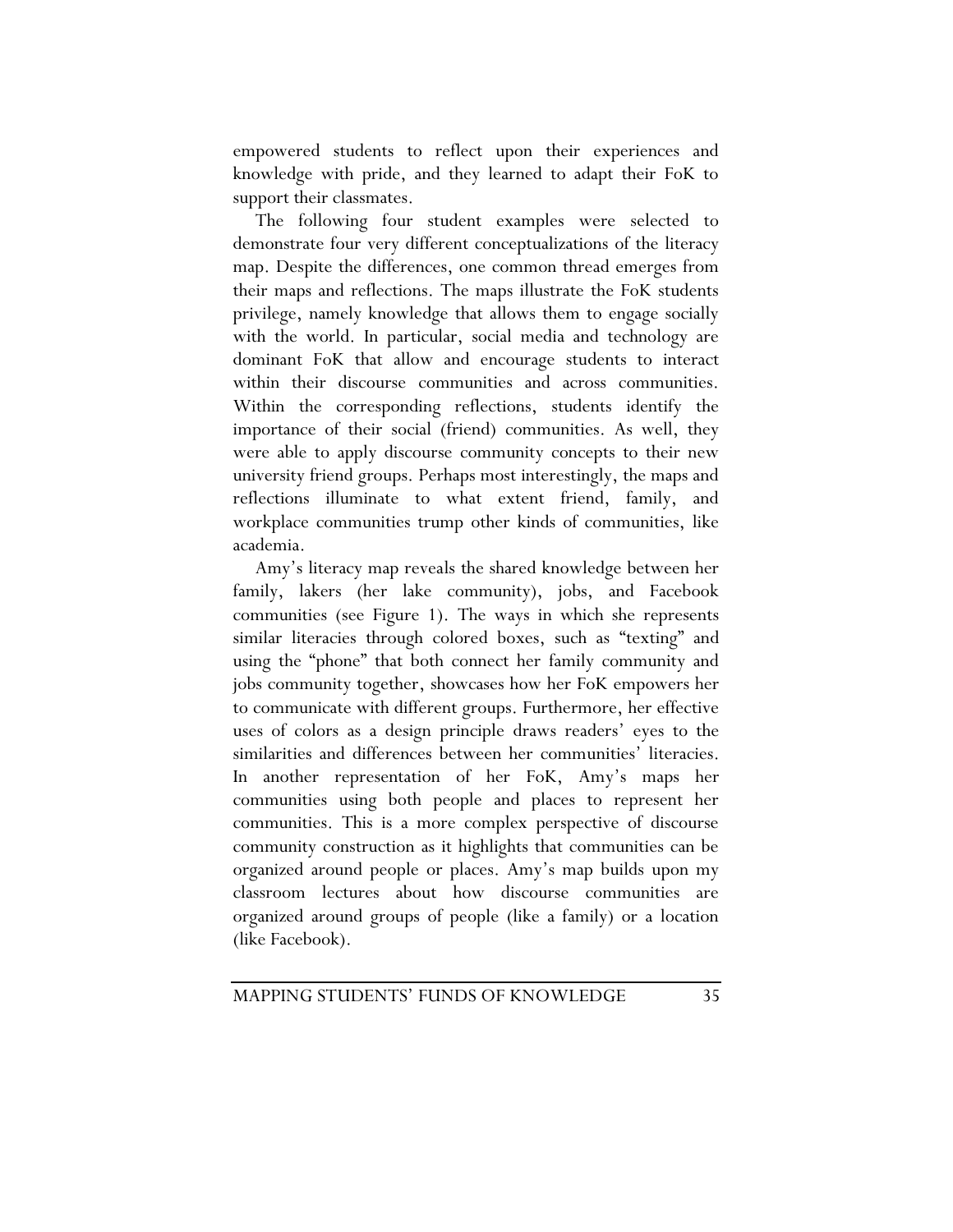

Figure 1. Amy's Literacy Map

In Amy's reflection, she is able to explain that discourse community membership is intimately connected with particular kinds of literacies, a sophisticated connection in only three weeks of class. She writes,

*An insider of a community will most likely know the terms that are used, the language, and communication. Whereas if an outside member were to look into a community that they are not connected to they will have no idea what is going on or what people are talking about.*

Even though Amy reflects generally about her understandings of discourse community membership, she articulates more specifically the importance of discourse when adapting to a new environment. Amy's application of her FoK is expected as a new member to the University of Wisconsin-Stout discourse community. She continues,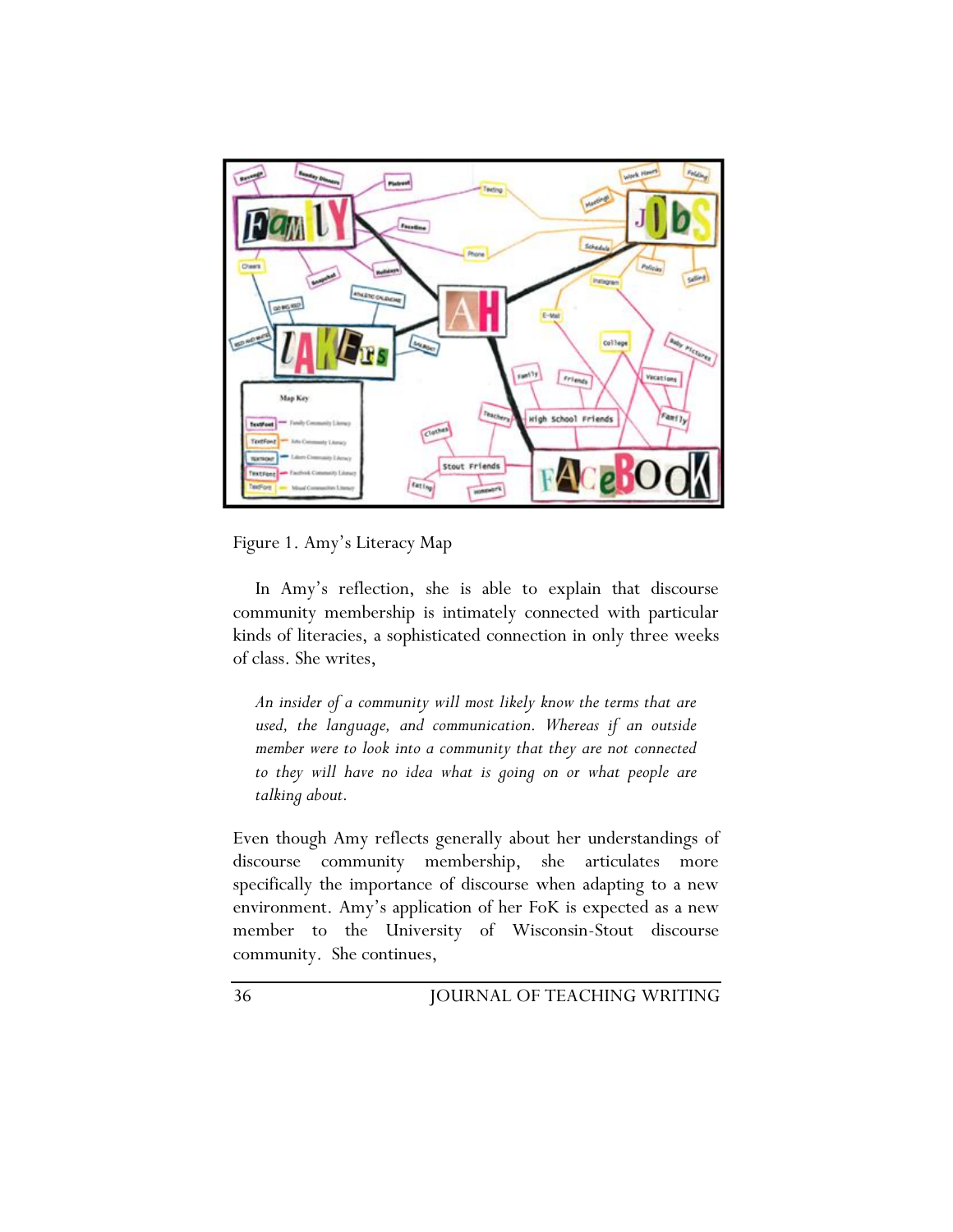*These terms can make you more aware of the communities you are in and make you realize what ways to act is okay in a specific community. This can help you transition by giving more information to us as freshman. The way we commuicate with people is a big factor. If I never would have made friends by communicating I would not have any friends which would not have allowed me to part-take in the discourse communites that I am now in on our campus. Communication is also important because if we never communicate with professors when we are confused about something we would never figure out answers.* 

As a first-semester college student, as all of my students were, Amy is keenly aware of the importance of communication between different groups of people, an important skill if she hopes to be successful at UW-Stout. Even though she was not able to explain how her newfound discourse community and literacy knowledge supports her transition to academia, she focuses on the most important element to her—her social community in college. This is not a surprising point as most first-year students actively build a circle of friends within their first semester. Nevertheless, her ability to recognize that communication is audience-specific is an example of the FoK that she brings into the classroom, a skill learned before coming to college.

In a very different rendering of the literacy map, Tiffany's map represents her discourse communities through the technology that binds them together (see Figure 2). For example, she uses colored circles to represent her communities while using graphics and logos to represent their literacies. For Tiffany to communicate with her communities, she must be literate in social media, like Instagram, Skype, and Snapchat. In an example of the uniqueness of each student's map, Tiffany only includes people-based communities (family, high school friends, neighborhood friends, and online friends). This is a very different approach from Amy, who primarily includes places.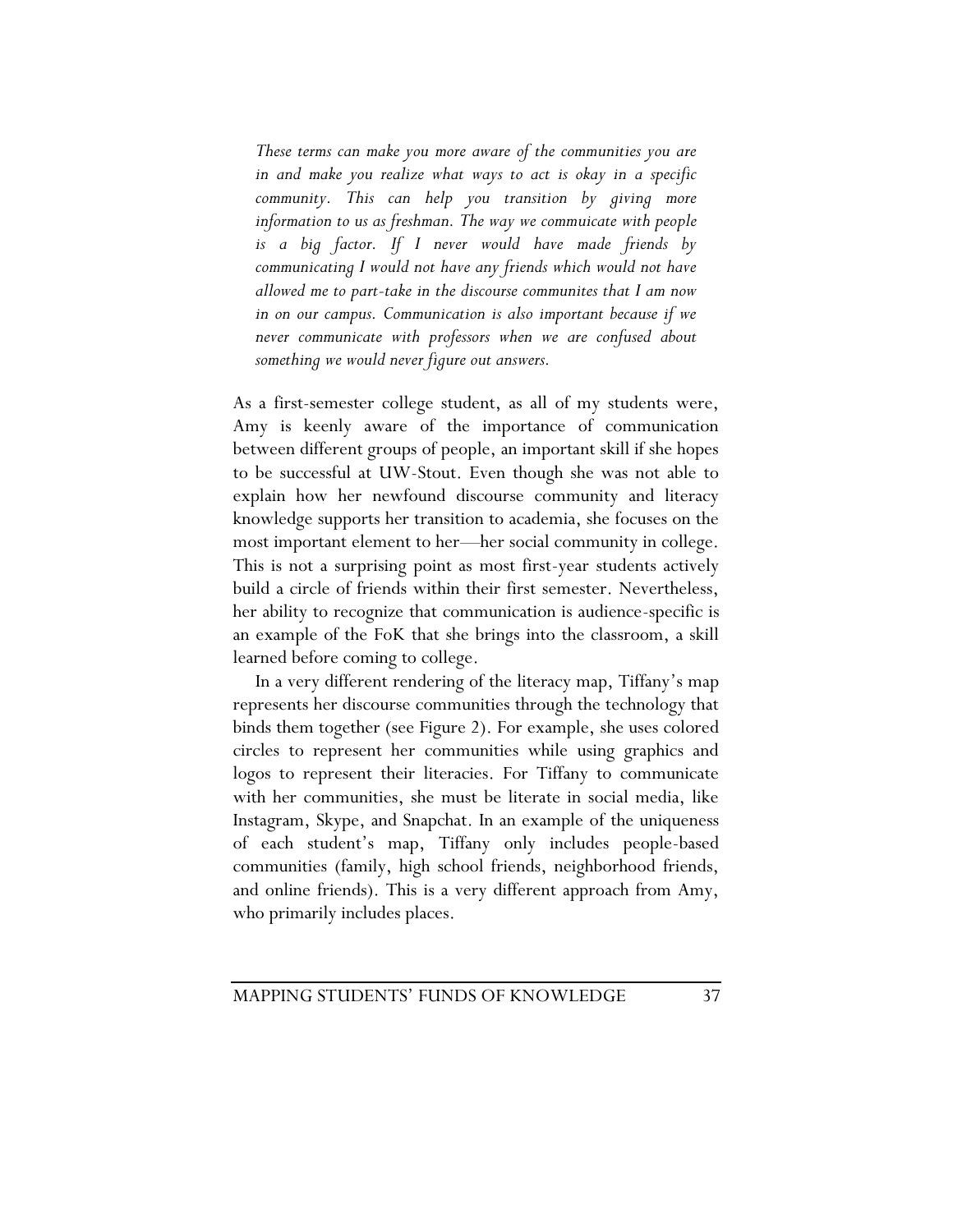

Figure 2. Tiffany's Literacy Map

Applying her digital literacy FoK, Tiffany brings into the classroom her knowledge about effective design, such as her use of white space and balance, which optimally communicates her map's content without overwhelming her readers. Furthermore, her focus on the communication styles used by her communities, predominantly app-based social media and texting, reveals the extent to which being a digital native shapes Tiffany's literacies.

Tiffany's reflection is more specific and shows a complex understanding of how discourse communities affect insider and outsider membership. Responding to the prompt that asks her to consider how her discourse community knowledge can support her transition to become a campus insider, Tiffany explains the importance of a literacy sponsor:

*Discourse communities are a group of people that speak the same language and share a culture with one another. An outsider of the*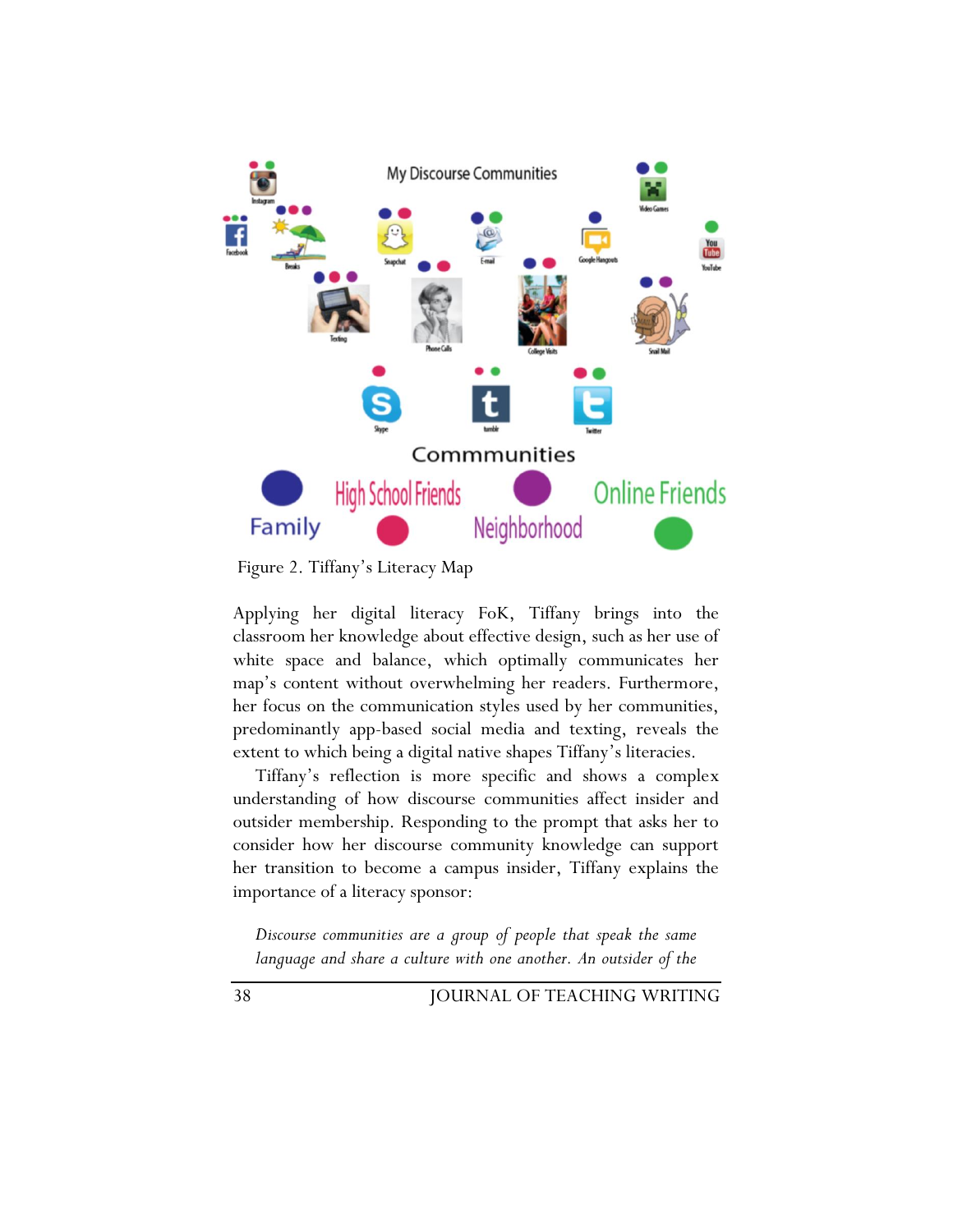*community would, when thrown into the group, be very confused about the things the community does and say. An insider is someone who is part of the community. With an insider's help an outsider can eventually learn and become part of the community. For instance, someone who has no idea about painting getting thrown into a classroom of art students may not understand what acrylic paint is or how to properly use it. But with the students help, this person can become knowledgeable about the discourse community of acrylic painting.*

Tiffany's reflection masterfully articulates how academic courses function as individual discourse communities with particular literacies. For students without disciplinary FoK, the transition is more difficult. However, her acrylic paint example illustrates how FoK can be used as currencies of exchange between classmates. Although Tiffany is not an art student, she recognizes the importance of students sharing their disciplinary FoK to help each other transition from outsider to insider. Encouraging students to become FoK sponsors creates a community of sharing and support. Moreover, it may ease students' transition from high school to college.

Greg's literacy map primarily defines discourse community membership through places and events, highlighting the importance his home FoK have upon his identity (see Figure 3). Greg, hailing from Sauk Prairie, Wisconsin, situates all of his communities within that town, a common rendering of many students' literacy maps. Unlike Tiffany's focus on social media and technology, Greg's FoK rests in the events and places that draw the Sauk Prairie community together. For example, he makes connections between the Fourth of July and the Wisconsin River, categorized in the "Special Events" and "Important Places" community, respectively.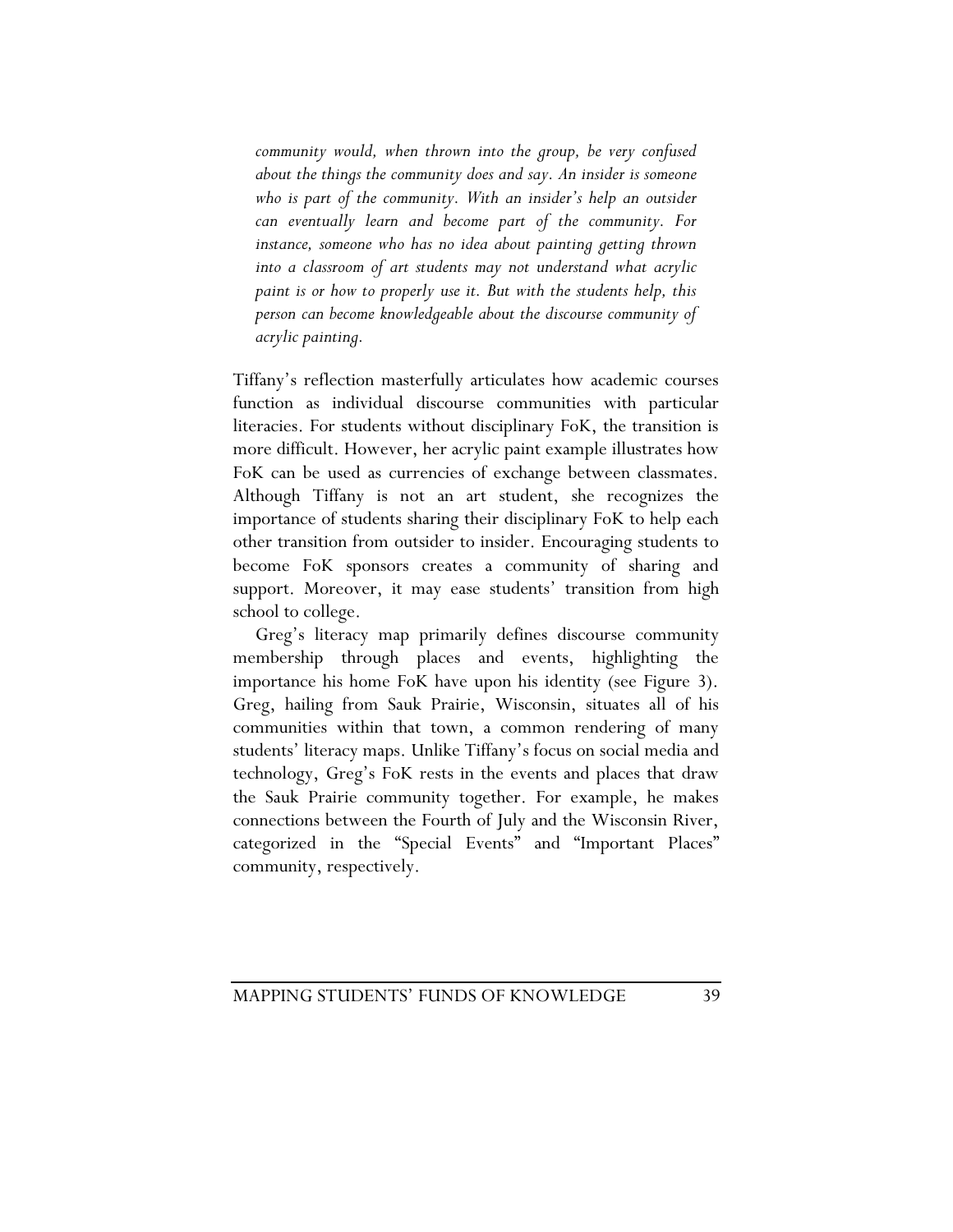

Figure 3. Greg's Literacy Map

In a connection that harkens back to the origins of FoK, Greg's map seems to be informed by an economic framework. Even though his FoK may not be entirely based on economics, the fact that his map represents important places, people, and businesses that contribute to the Sauk Prairie community (and most certainly the economy) shows how people's FoK—even eighteen-year-old students—are affected by the economy around them, as Wolf claimed in the 1960s.

Furthermore, students' social networking FoK emerges from their reflections. Most students' reflections indicate their concern with building a social network at UW-Stout. This fact should not be surprising as most new freshman are more interested in creating a support system and social network than communicating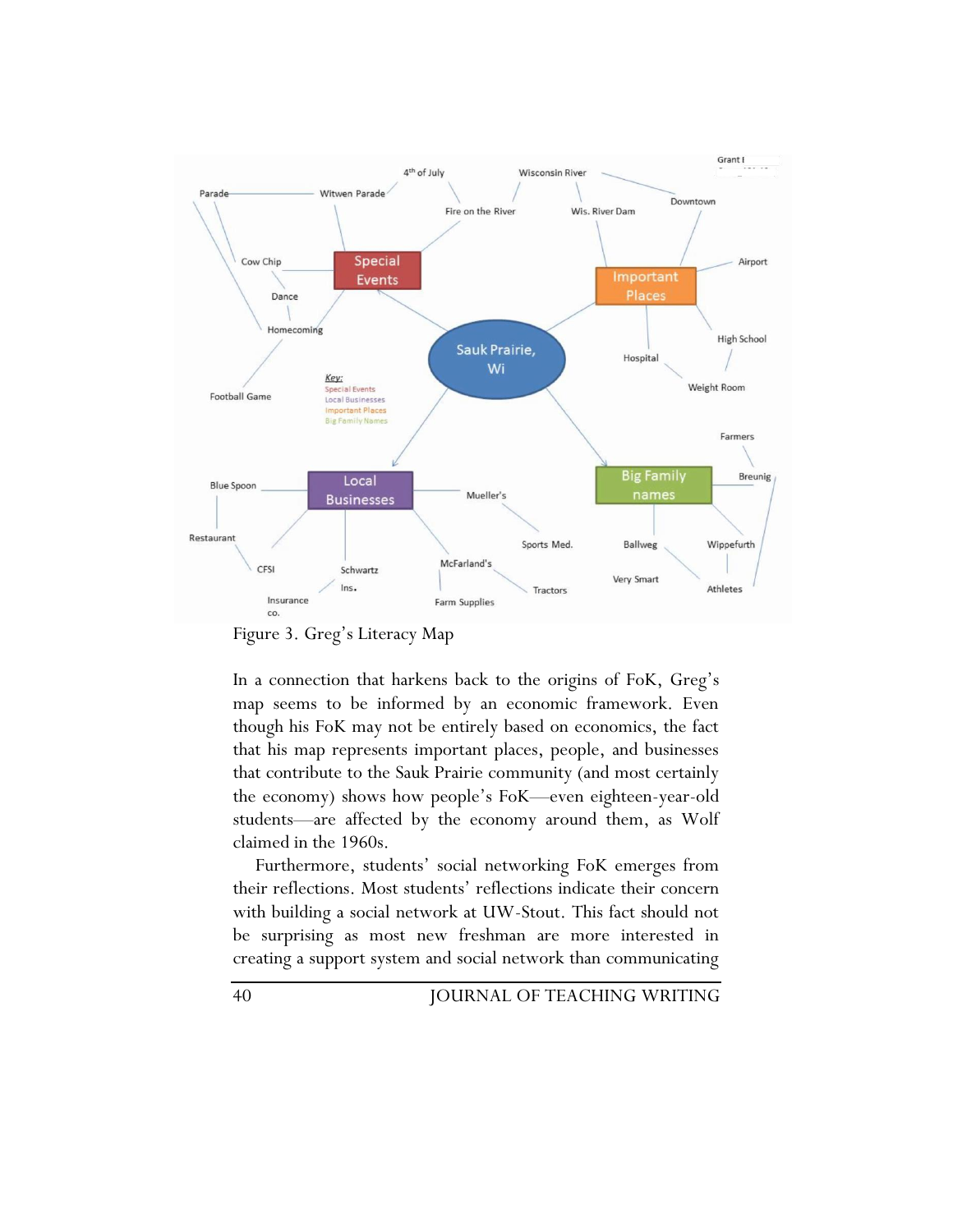with their instructors or reflecting upon the benefits of their General Education courses. However, they bring similar friendship-specific FoK that affects how they make and maintain friendships; and this is a vital part of campus assimilation and academic success. Greg writes,

*We all belong to thousands of discourse communities, weather it be going to church, liking to draw, a favorite show or favorite food, we all have different passions and knowledge that help us become members of specific communities in the world today. And here at college with thousands of kids coming together and meet each other for the first time it is important to be able to join the new, and vast amount of communities that surround you and be able to bound and form friendships with the other members of the communities that you belong to. Doing this will help lead you to a better and more enjoyable experience over the next 4 years here at Stout. Becoming a Stout insider is one of the most important thing a new freshmen must due here in their first semester.*

For Greg, like other students in the class, navigating discourse community membership can improve their college experience. In the first-year writing classroom, discourse community concepts are an invaluable method to teaching novice writers how to conceive of academia as a community with particular expectations and assumptions. Inexperienced writers, Irene L. Clark explains, must learn to extend perceptions of audience beyond a single person (141). Therefore, capitalizing upon students' FoK to extend their perceptions of audience may make them more effective learners as they transition from high school to college.

Greg's observations show in what ways new students think through the reality of their first semester. At UW-Stout, all firstyear students are required to live in campus dorms; as a result, making friends becomes even more important. Without a support system in the first semester, students are less likely to return to campus the spring semester or sophomore year. Another student, Bev, reflects upon the importance of insider membership this way: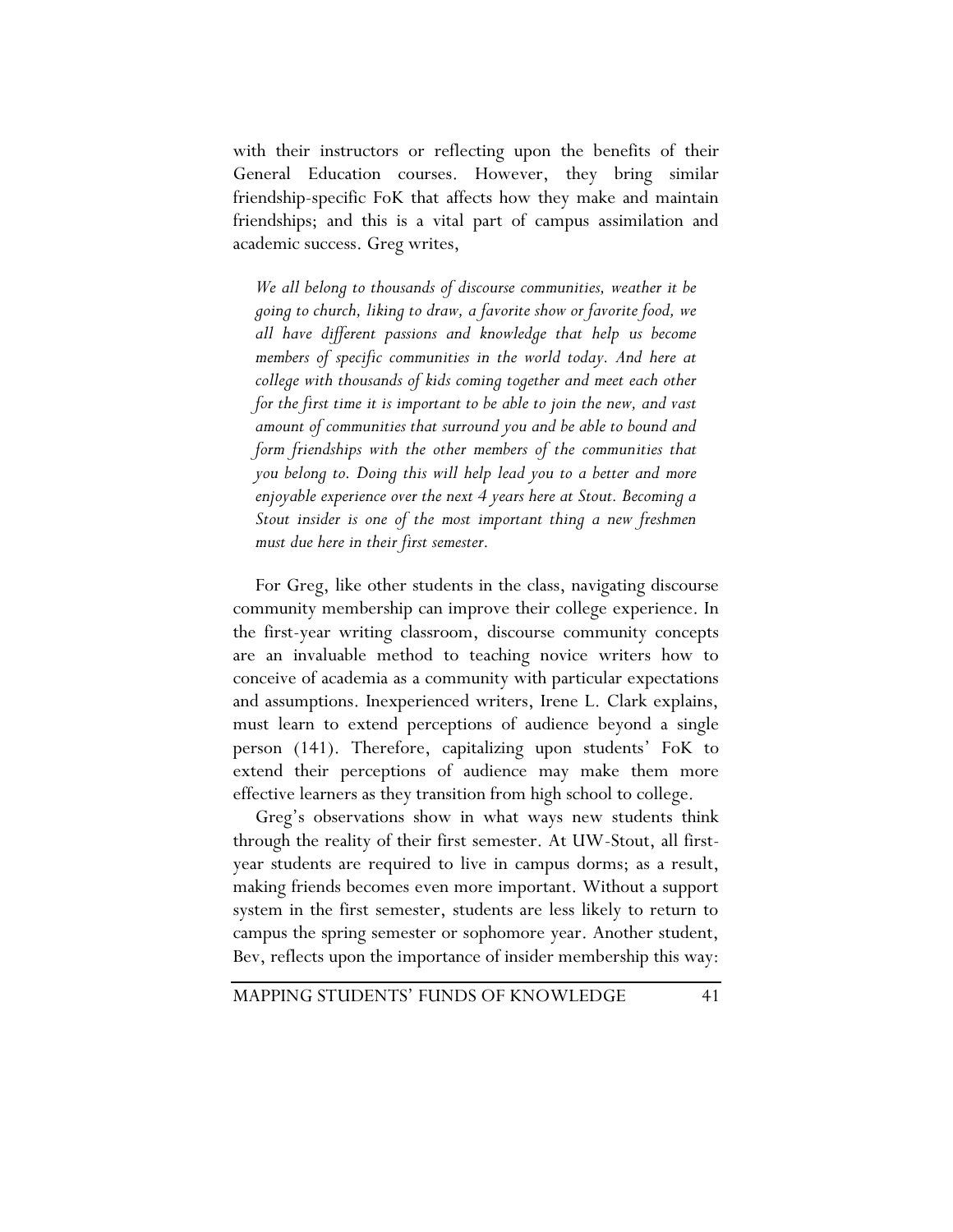"*We all want to be a part of the Discourse Community of Stout because otherwise we will feel like we don't belong here and we should've picked a different school to attend*." And without the right friends, students may take a longer time becoming insiders. Chris affirms this point: "*Becoming more of an insider has helped a ton because I have become friends with some upper classmen who have helped me through some of the first few weeks and always are able to point me in the right direction*." Greg, Bev, and Chris' wise observations denote the importance of building a community of support. Student-created communities of support can smooth the rough edges of the college transition and increase first-year student retention rates in ways that may not be achieved through adult-orchestrated methods.

Finally, Jeff's map illustrates how his home communities impact his discourse community membership and literacies. Similar to Greg and Tiffany's maps, Jeff's FoK are impacted by the social media, events, and places frequently used by his discourse communities (see Figure 4). His literacy map is equally complex because it includes social media, locations, websites, and interpersonal FoK that allow him to transact with his world. By conceptualizing his literacy map as a map of Wisconsin, Jeff can truly visualize how his communities overlap and interact regardless of time and space. Unlike most of my students' maps, Jeff includes the university and his major as integral facets of his campus discourse community. Because the University of Wisconsin-Stout does not require first-year students to declare majors, most students omitted the academic discourse community from their maps. Jeff's addition of Cross-Media Graphics, his major, on his map is evidence that he is starting to think about academia as its own, unique discourse community.

Jeff's reflection indicates audience awareness FoK, a skill he most likely brought into the classroom with him. He wrote, "*Communication is used throughout each community although the means of communication may vary. You may tweet at some of your friends, but probably not your grandma. Everyone has an identity, and it's the communities that we are apart of that define it and who we are*."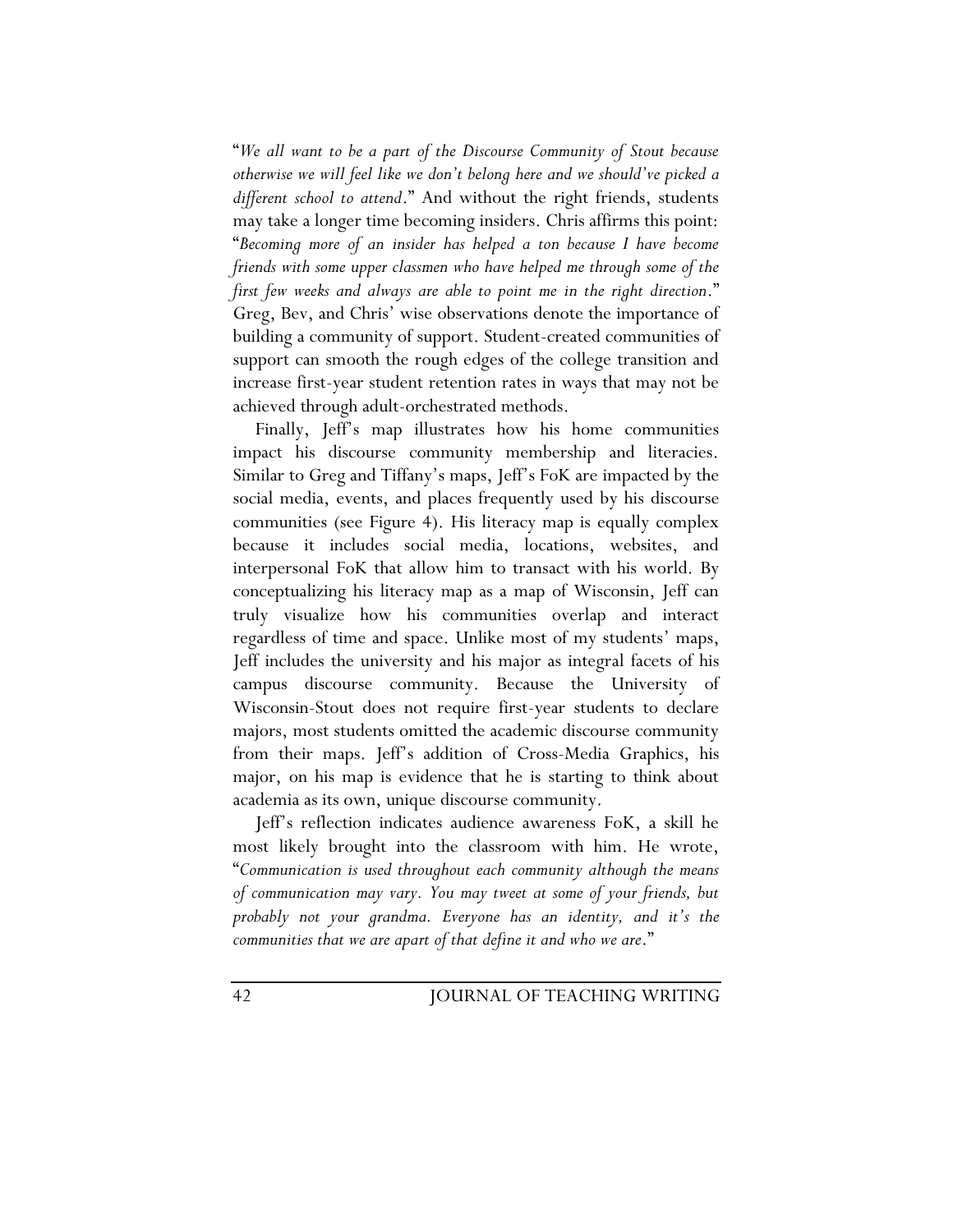

Figure 4. Jeff's Literacy Map

Jeff's example illustrates a FoK about communication that will enable him to effectively communicate with the different people around him. Moreover, Jeff's reflection demonstrates a complex understanding of how members' identities are influenced and shaped by their fellow community members. My hope is that he effectively applies this FoK to his communication situations onand off-campus, in order to increase his personal, professional, and civic success.

As the first assignment of the semester, the digital literacy map gives students language to talk, write, and evaluate the communities around them. With this assignment, I intend to capitalize upon the knowledge students have when they walk into English 101 and start the semester with what they know—their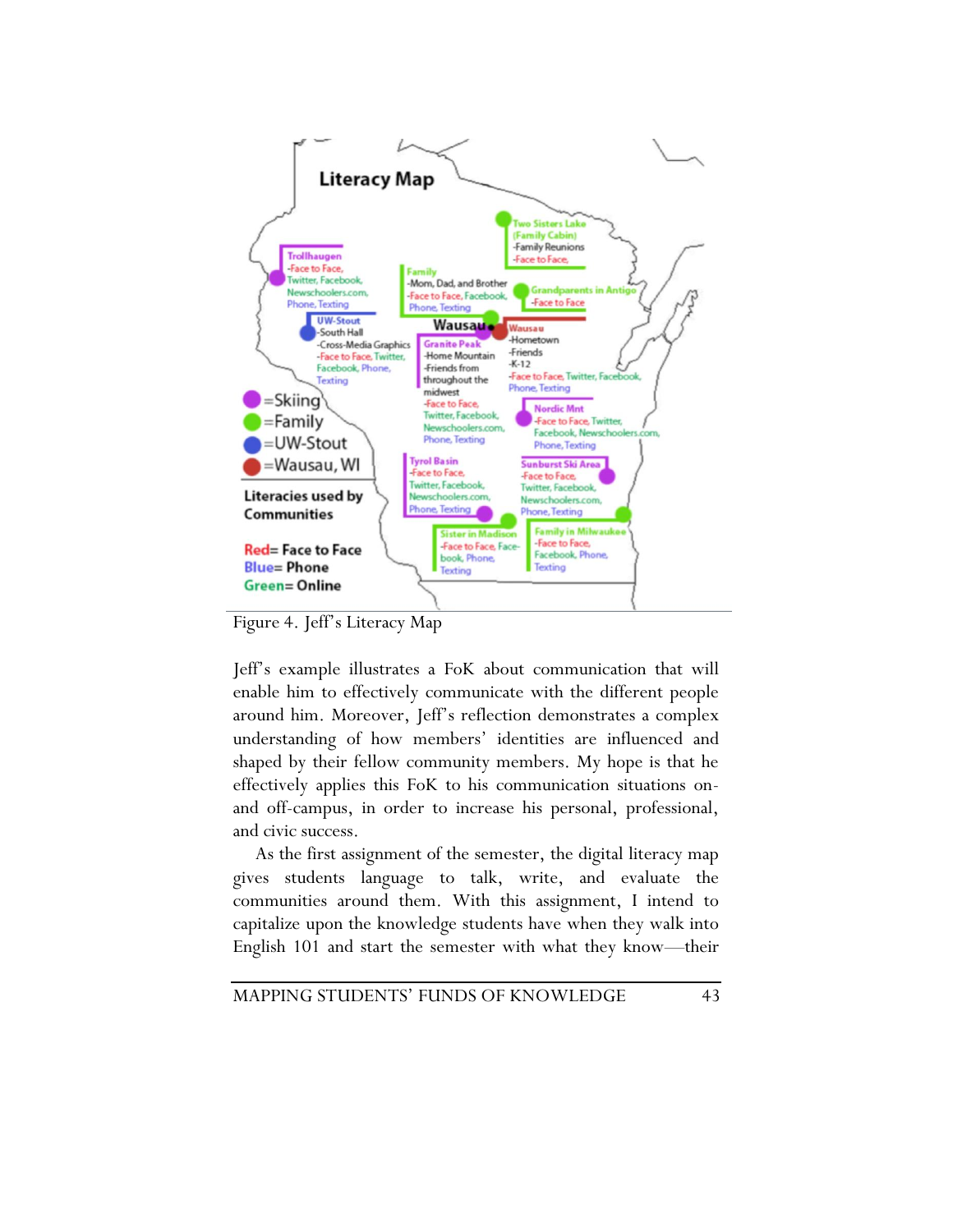own communities. While the digital literacy map can be taught at any point in the semester, I use it as the first assignment because it teaches students how to visually represent their discourse communities, an easier method of plotting out their communities than the written word. Furthermore, the literacy map provides a visual representation of students' FoK that usually does not emerge from in-class discussions. Finally, this first assignment disarms them, a deliberate rhetorical move that I make to foster course buy-in. First-year students expect "College English" to include essays about literature, and they are quite excited to create something very different from their previous English assignments.

The other two assignments, the profile of a place and the public service announcement (PSA), require students to explore two other new communities, one off-campus and the listeners of a local radio station, respectively. The profile moves students from what they know, their own communities, to a place they do not know, like a coffee shop, park, or church. Through observations and interviews, students learn to articulate how places draw or deter particular discourse communities. The PSA assignment asks students to shift their gaze to another community, the listeners of a local radio station, and to create a research-based PSA for the listening audience. These three assignments build upon students' FoK while intersecting literacy and discourse community concepts, and in all three assignments I empower students to apply their own FoK as they transition from campus outsider to insider.

## **Recommendations**

My students' maps and reflections demonstrate that first-year students know, either implicitly or explicitly, how to apply their FoK to engage with the world around them. This is not surprising as FoK are community-learned. Regardless of where students grew up, they bring into the classroom very similar FoK, as well as personal applications of discourse community scholarship. In following sections, I offer several recommendations for how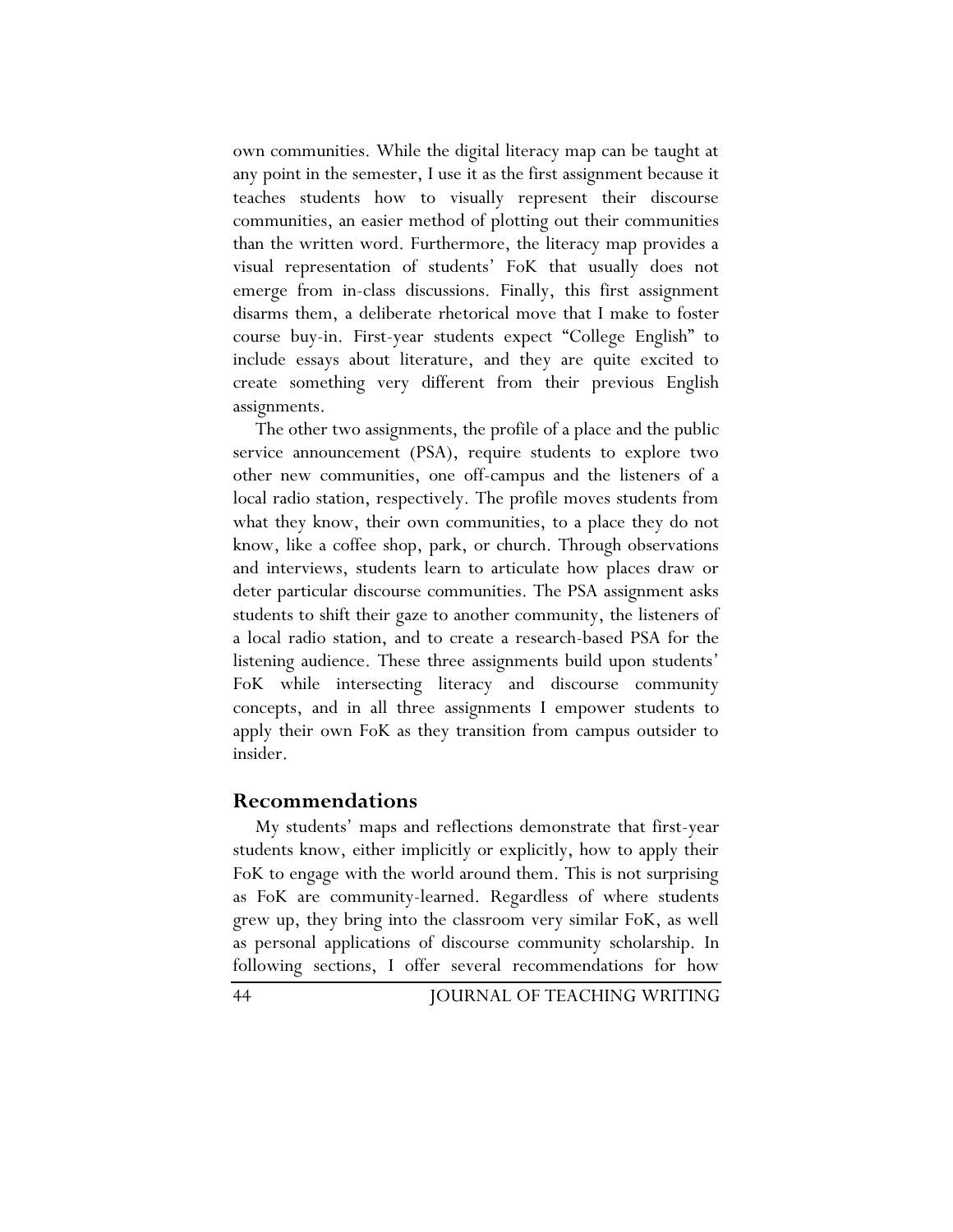instructors may want to adapt the digital literacy map to their own students' needs, whether those students are in elementary school or graduate school.

# **Mapping Academic Communities**

For instructors who would like to place an explicit emphasis on supporting their students' transition to the academic discourse community, readers may consider developing a literacy map assignment in which students apply their FoK to map different academic discourse communities that they encounter across campus. This map might plot students' different courses within a semester, requiring an exploration of how literacies are similar or different depending on the academic disciplines. Such an assignment would encourage students to evaluate and assess the academic communities around them, even if they have not declared a major. Additionally, examining academic communities may support students' transition from disciplinary novice to (semi) expert if they learn to find similarities between their academic communities and their own home communities. Furthermore, writing instructors can weave into class discussion or writing assignments questions in which students explore how their academic FoK—from note taking to communicating with instructors—can be applied to different courses and rhetorical situations.

Requiring students to analyze the academic communities around them, regardless of their insider or outsider status, may bridge the gap between students' FoK and the academic literacies they are exposed to. Instructors might consider requiring their students to interview a university professor or professional to learn more about the literacies of that course and discipline. A literacy map with an explicit emphasis on academia could encourage students to "learn to speak our [academics'] language, to speak as we do, to try on the peculiar ways of knowing, selecting, evaluating, reporting, concluding, and arguing," as David Bartholomae has advocated (273). Moreover, the mapping of academic communities may support students' disciplinary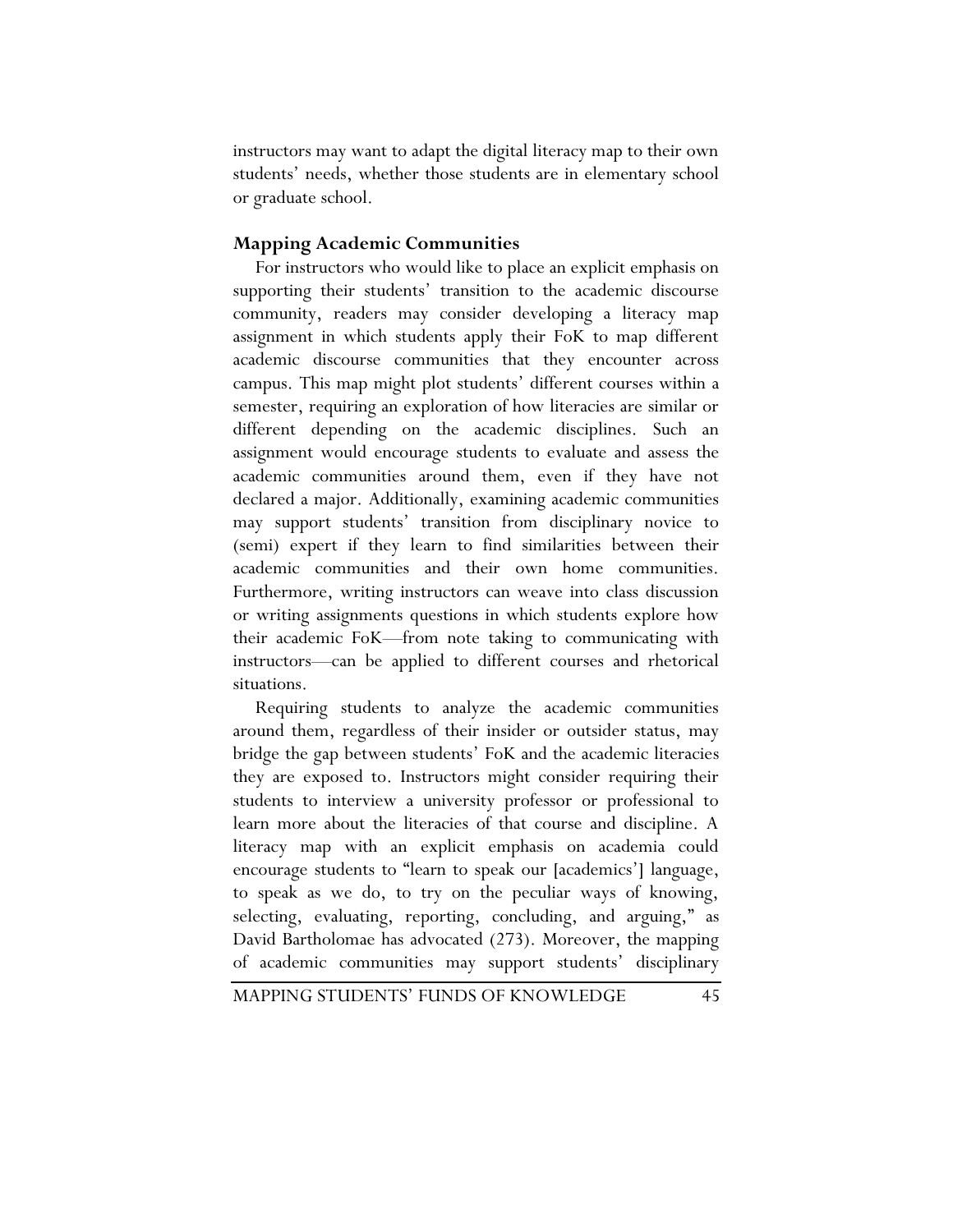inquisitiveness and provide them with the tools to make more informed choices about their professional goals.

# **Literacy Maps: A Means for Digital Literacy Communication**

Although most students are smart device (iPhone, Android, iPod, tablet, etc.) natives, which is a FoK they bring with them to college, they still need guidance communicating in a complex, social, technologically-driven world where audiences and media switch and overlap in a matter of minutes or seconds. Harnessing students' technological skills within the writing classroom teaches them how "to communicate in ways that speech does not," explains Dennis Baron (75). Likewise, Rebecca de Wind Mattingly and Patricia Harkin write,

Students who don't get enough exercise in paying attention to context and audience in their native forms of computerenabled writing are more likely to fail to meet the needs of context- and address-sensitive audiences in the types of writing situations encountered in college and the workplace. (16)

Instructors may consider including a digital literacy map within their course curriculum as one method for teaching their students how to navigate the digital literacy landscape. As technology becomes more complex, and technology users develop more sophisticated types of communication, computer-enabled writing is an increasingly important aspect in the writing classroom. The fast-paced society in which our students live means that they must learn to slow down and think about their communicative choices. Without this guidance, students may not learn how to evaluate the data-driven professional and social communities they are exposed to. The literacy map is just one assignment that can be used to teach students how to thoughtfully apply their digital literacy knowledge to a higher stakes situation.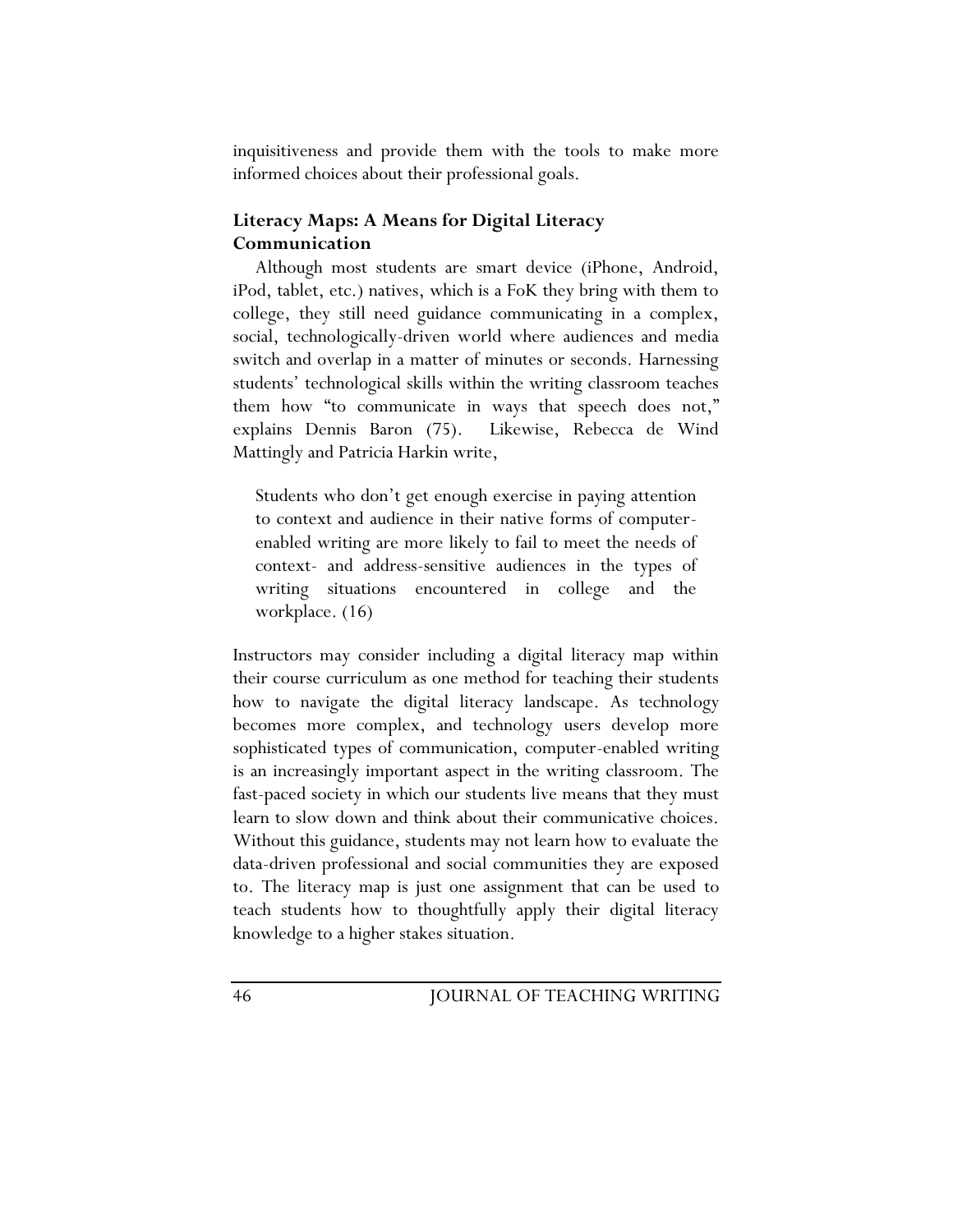While some of my students enjoyed creating their maps from markers and colored pencils, instructors might consider teaching their students how to use the technologies around them, like Google Maps, Scribble Maps, Odyssey, or ArcGIS, which are four mapmaking websites in which students can create interactive maps. Partnering the digital literacy map with more advanced mapmaking technology can bolster students' dexterity with digital communication while building upon their technology and design savvy. While digital communication is not necessarily "better," it is a medium that students engage with on a daily basis. Writing instructors may want to harness students' preexisting, digital FoK to develop their digital communication dexterity.

#### **Creating Literacy and Discourse Community Sponsors**

The physicality of the maps, either on paper or computer laptops, inspires students to present/display their work for other forums. Publicly sharing students' maps, either through museum walks or campus events, teaches students how to assume the role of literacy sponsor while creating work for an audience beyond the instructor. According to Brandt, literacy sponsors are "agents" who are "local or distant, abstract or concrete, who enable, support, teach, model, recruit, regulate, suppress, or withhold literacy and gain advantage by it in some way" (2). Therefore, instructors may want to adopt the literacy map to teach students how to sponsor each other. This sponsorship may take the form of students collaborating on map design, helping each other define community literacies, or sharing how they are applying their FoK to their campus experiences. Moll calls this transmission of knowledge an "activity of sharing" (223). Classroom-based sponsorship through activities of sharing may ease students' transition as they learn to adapt their FoK to support their classmates. Additionally, sharing students' work provides a public forum in which students gain practice creating work for a real-life rhetorical situation.

Fostering a sense of community through sponsorship and sharing is critical to supporting students' transition to the new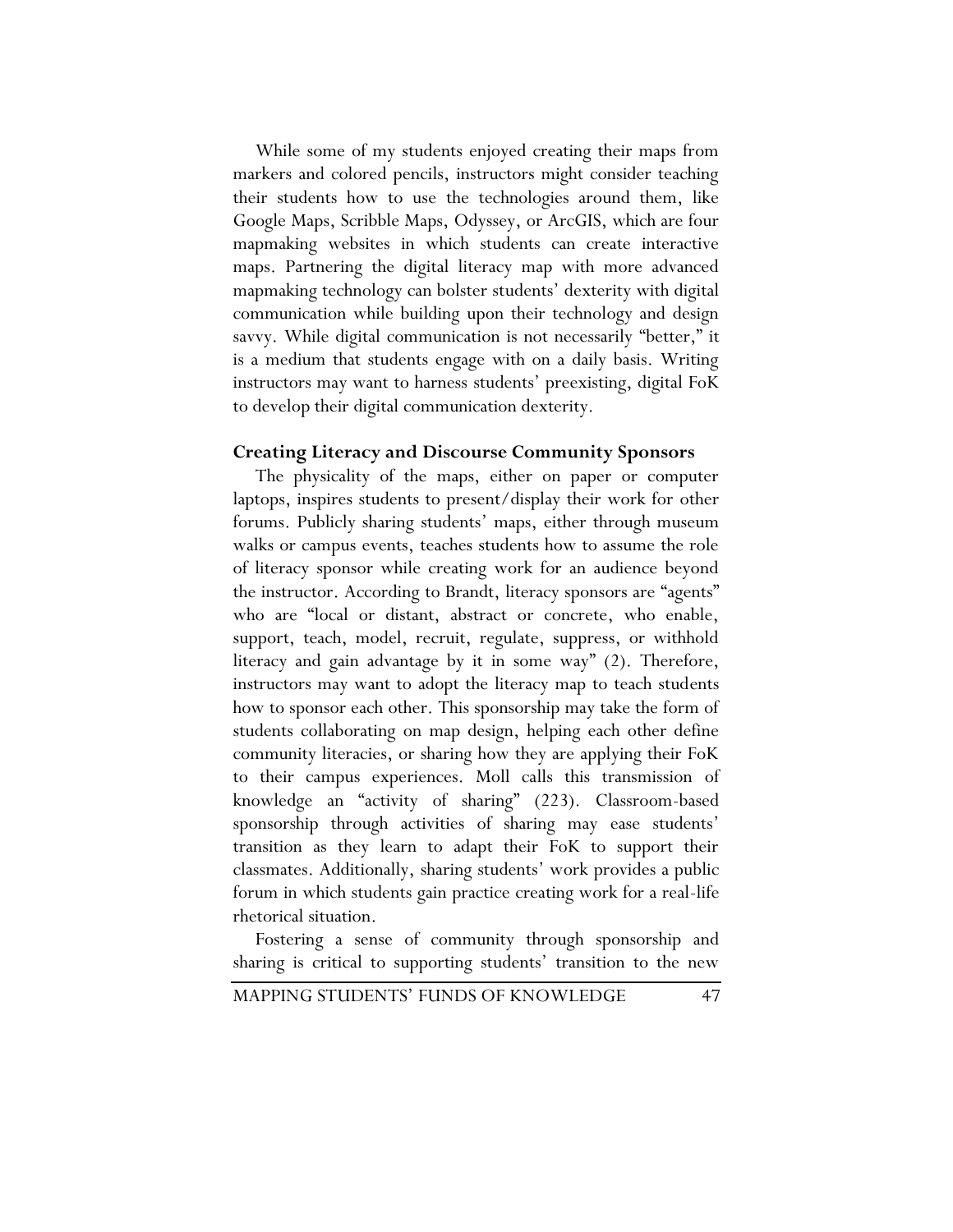campus community. Dana L. Mitra notes, "Research in developmental psychology finds agency, belonging and competence to be necessary factors for adolescents to remain motivated in school and to achieve academic success" (655). In addition, Julie Ballantyne's 2009 study at the University of Queensland, St. Lucia, showed that students' sense of belonging was largely connected to their academic success (48). Appreciating and respecting students' FoK, whether through assignments or classroom discussion, are important first steps in helping students envision themselves as contributing members of the academic community. For instructors of peripheral or underrepresented student populations, using the literacy map as a method of sponsorship might be one way to facilitate necessary connections between students' home communities and campus. Framing the literacy map as literacy sponsorship acknowledges that students come to college with sophisticated and complex FoK that can be used to help others succeed; as well, the literacy map assignment presents an opportunity to teach students how to adapt to different discourse communities without losing their senses of self.

The impact of this digital literacy map assignment extends beyond students' abilities to map out their community memberships in a medium where knowledge remains private and static. Instead, the literacy map is a genre that allows for and fosters a community of sharing within the classroom. Like other assignments that support and value students FoK, the literacy map encourages students to share knowledge and experiences without feeling threatened. Brian, another one of my English 101 students, writes in his map reflection, "*I've learned that we as individuals are not alone in a big world. We are apart of multiple groups that we don't even think of…It ends up being like a giant spider web of contacts!*" Thus, the map provides an opportunity for students to give voice to their FoK while recognizing and developing their own network of friends and future colleagues.

The digital literacy map assignment is valuable because it empowers students to think about their FoK as currency and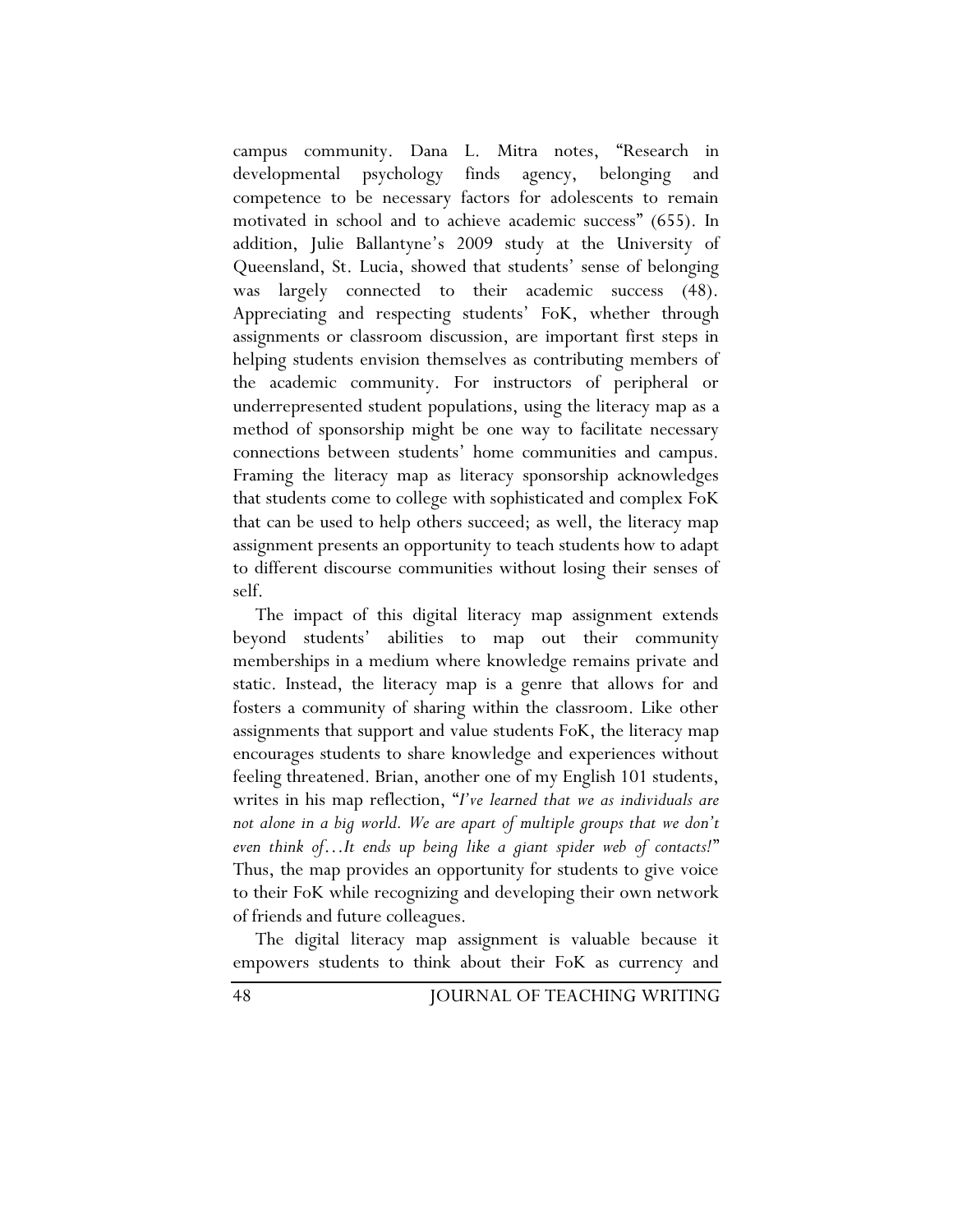themselves as agents. Once they learn how to harness their currency and agency, they can use their new skills to move within and between communities. Because students already bring some community- and literacy-based FoK into the classroom, the literacy map fosters an explicit awareness that provides students with tools to reflect and act upon their own community memberships, as well as become insiders into the communities they wish to enter. Kelsey reflected, "*I feel that this [literacy map] unit helped me into realizing that everyone was an outsider when they first came here, but slowly transitioning into a college makes me feel like an insider*." My goal is to impress upon my students that their FoK can contribute to their campus success in ways that do not suppress their pre-college identities. Using the FoK framework as my guide, I am inspired to create assignments that support students as they move between and across discourse communities—a critical skill needed in order to become effective academics, professionals, and citizens.

#### **Note**

1All names have been changed, and students' writing style is unedited.

#### **Works Cited**

- Ballantyne, Julie. "Valuing Students' Voices: Experiences of First Year Students at a New Campus." *International Journal of Pedagogies and Learning* 7.1 (2012): 41-50. *EBSCO*. Web. 7 March 2013.
- Baron, Dennis. "From Pencils to Pixels: The Stages of Literacy Technologies." *Literacy: A Critical Sourcebook*. Eds. Ellen Cushman, Eugene R. Kintgen, Barry M. Kroll, and Mike Rose. Boston and New York: Bedford/St. Martin's, 2001. 70-84. Print.
- Bartholomae, David. "Inventing the University." *When a Writer Can't Write: Studies in Writer's Block and Other Composing Problems*. Ed. Mike Rose. New York: The Guilford Press, 1985. 273-285. Print.
- Barta-Smith, Nancy, and Danette DiMarco. "Navigating Everyday Literacies: Mapping as a Deep Frame in Teaching Argument." *Teaching English in the Two-Year College* 37.1 (Sept. 2009): 68-83. Web. 12 Feb. 2014.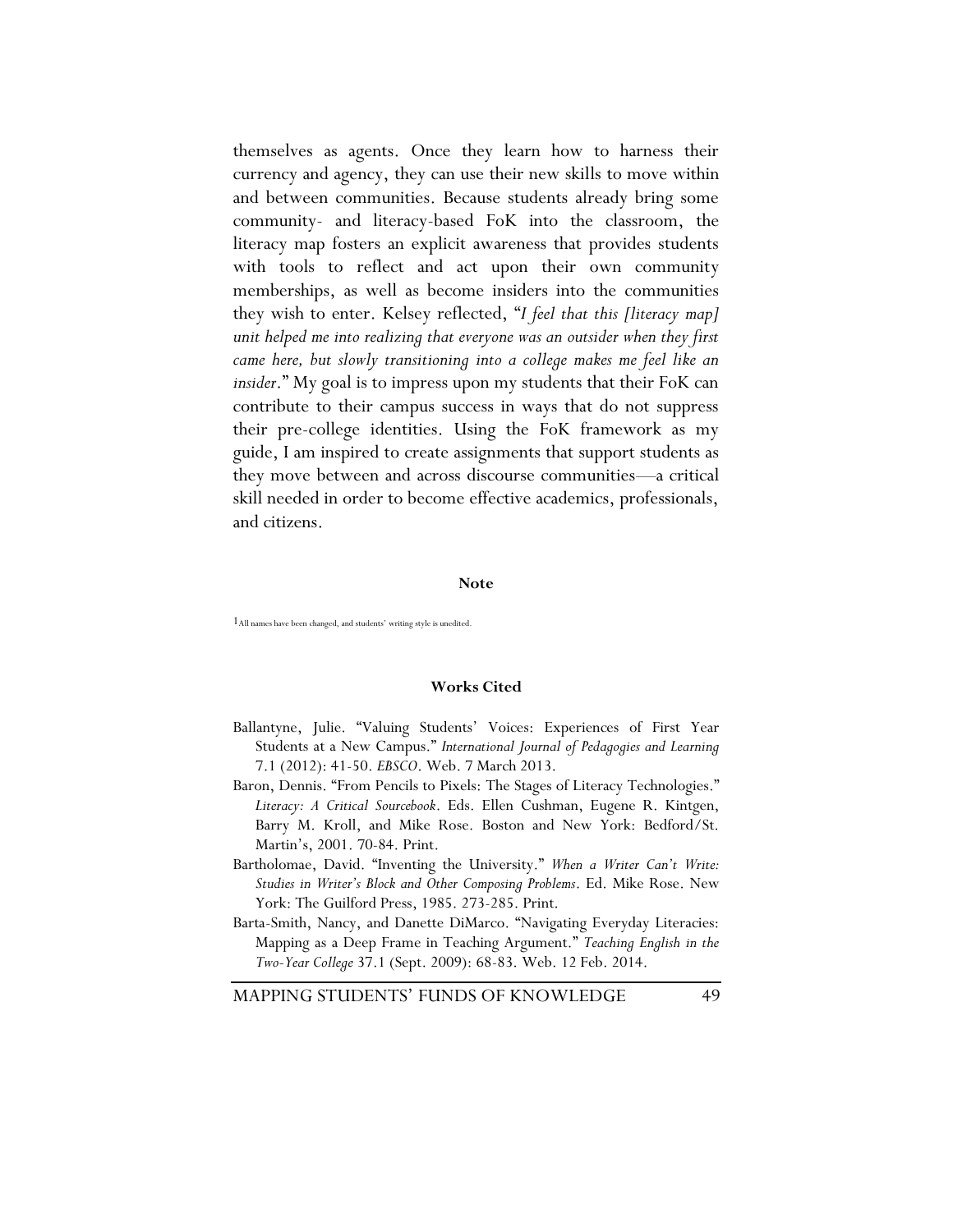- Brandt, Deborah. *Literacy and Learning: Reflections on Writing, Reading, and Society*. San Francisco: John Wiley & Sons, 2009. Print.
- Bizzell, Patricia. *Academic Discourse and Critical Consciousness.* Pittsburgh: University of Pittsburgh Press, 1992. Print.
- Clark, Irene L. *Concepts in Writing: Theory and Practice in the Teaching of Writing*. Oxford and New York: Routledge, 2011. Print.
- Gallegos, Erin Penner. Email correspondence. 19 Feb. 2015.
- ---. "Mapping Student Literacies: Reimagining College Writing Instruction within the Literacy Landscape." *Composition Forum* 27 (Spring 2013): n.p. Web. 2 June 2013.
- González, Norma, Luis C. Moll, and Cathy Amanti. "Introduction: Theorizing Practices." *Funds of Knowledge: Theorizing Practices in Households, Communities, and Classrooms*. Eds. Norma González, Luis C. Moll, and Cathy Amanti. Mahwah, New Jersey: 2005. 1-28. Print.
- Hogg, Linda. "Funds of Knowledge: An Investigation of Coherence within the Literature." *Teaching and Teacher Education* 27 (2011): 666-677. *EBSCO*.Web. 10 May 2012.
- Mattingly, Rebecca de Wind, and Patricia Harkin. "A Major in Flexibility." *What We Are Becoming: Developments in Undergraduate Writing Majors*. Eds. Greg A Giberson and Thomas A. Moriarty. Logan: Utah State University Press, 2010. 13-31. Print.
- Mercado, Carmen I. "Reflections on the Study of Households in New York City and Long Island: A Different Route, a Common Destination. *Funds of Knowledge: Theorizing Practices in Households, Communities, and Classrooms*. Eds. Norma González, Luis C. Moll, and Cathy Amanti. New Jersey: Mahwah, 2005. 233-256. Print.
- Mitra, Dana L. "The Significance of Students: Can Increasing 'Student Voice' in Schools Lead to Gains in Youth Development?" *Teachers College Record* 106.4 (April 2004): 651-688. Web. 7 March 2013.
- Moll, Luis C. "Literacy Research in Community and Classrooms." *Multidisciplinary Perspectives on Literacy Research*. Ed. Richard Beach. New York: NCTE, 1992. 211-243. *ERIC*. Web. 1 Aug. 2012.
- ---., Cathy Amanti, Deborah Neff, and Norma González. "Funds of Knowledge for Teaching: Using a Qualitative Approach to Connect Home and Classrooms." *Funds of Knowledge: Theorizing Practices in Households, Communities, and Classrooms*. Eds. Norma González, Luis C. Moll, and Cathy Amanti. New Jersey: Mahwah, 2005. 71-88. Print.
- National Council of Teachers of English. "The NCTE Definition of 21st Century Literacies." *NCTE Position Statement.* Feb. 2013. Web. 5 April. 2013.
- Vélez-Ibáñez, Carlos G. "Networks of Exchange Among Mexicans in the U.S. and Mexico: Local Level Mediating Reponses to National and International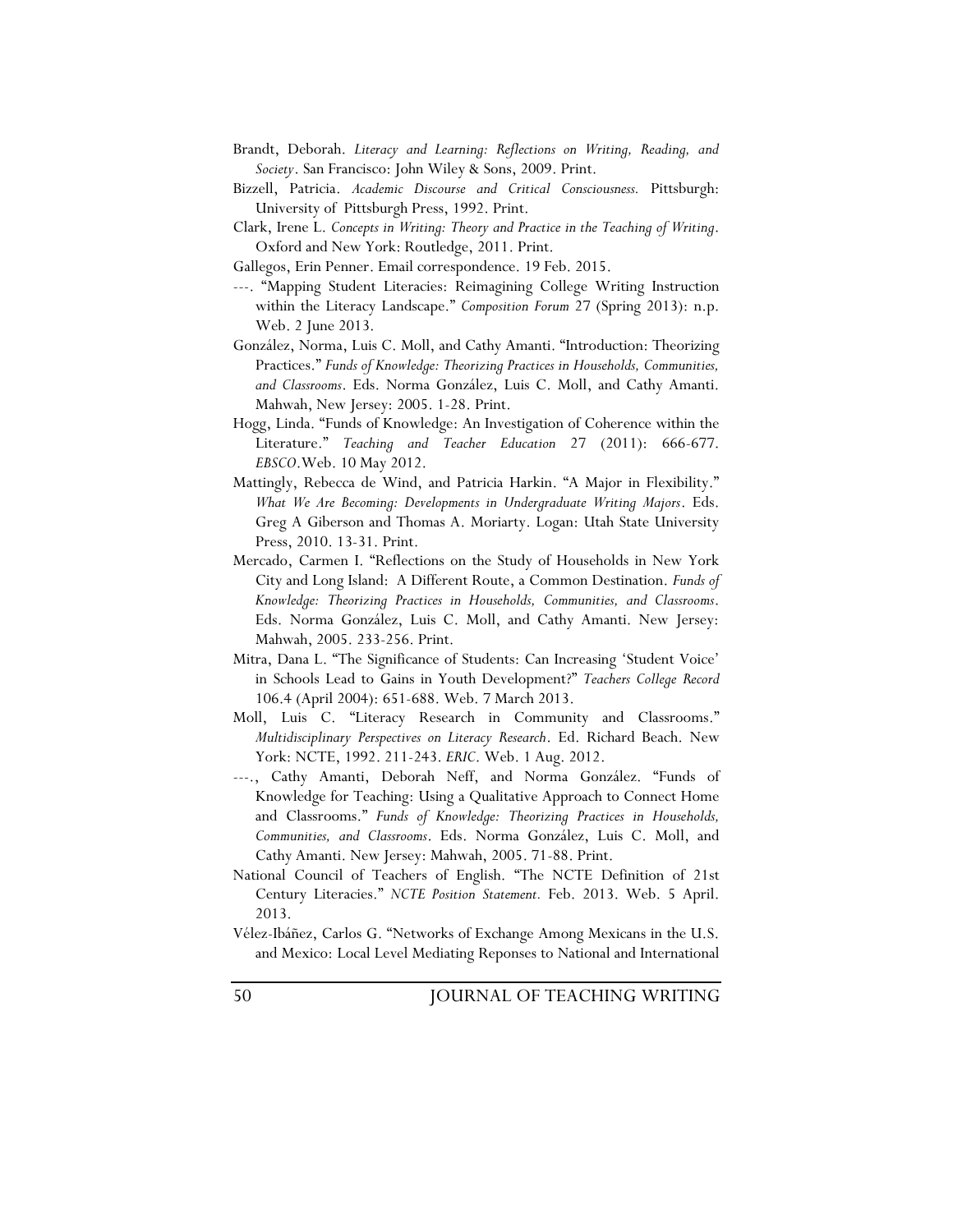Transformations. *Urban Anthropology and Studies of Cultural Systems and World Economic Development* 17.1 (Spring 1988): 27-51. Web. 1 Aug. 2012. Wolf, Eric R. *Peasants*. New Jersey: Prentice-Hall, 1966. Print.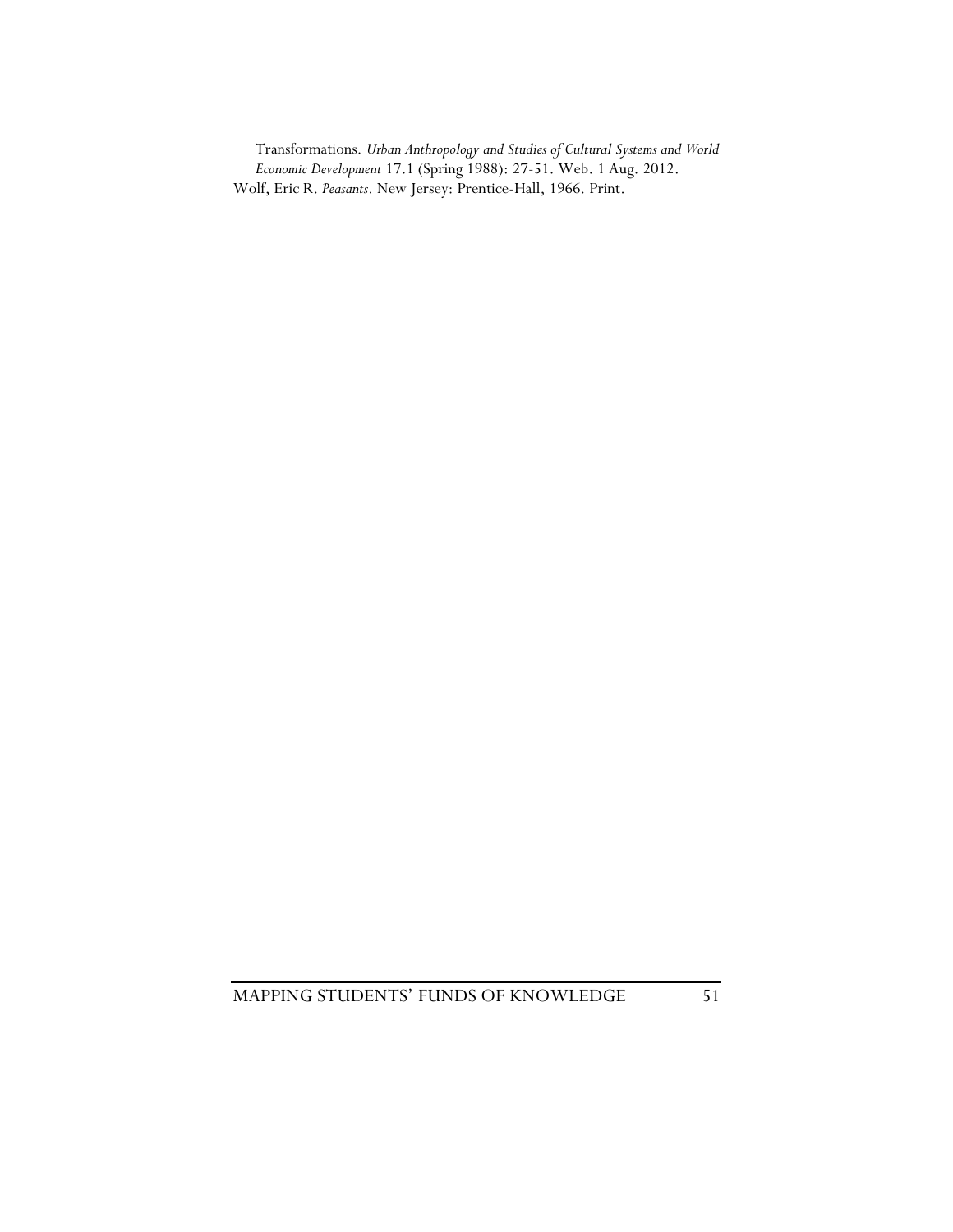#### **APPENDIX A**

#### **Sequence One: Literacy Map Prompt**

#### *The Task*

In this assignment, you will be presenting information that you are familiar with your own literacy and discourse communities—in a way that might not be familiar to you: You'll be creating a map.

What is a map? A map is a visual and verbal text that conveys information, often very complex information, to the people who view it. Consider this quote:

Maps are an important source of information from which people form their impressions about places and distributions. Each map is a view of the earth that affects the way people think about the world. Our thoughts about the space in which we live and especially the areas beyond our direct perception are largely influenced by the representations of space that we see, and the way we think about our environment influences the way we act within it. (Michael Peterson, "Cartography and the Internet: Implications for Modern Cartography")

#### *Purpose*

The information that you will convey through your map has to do with your own discourse communities, and the literacy practices of those communities. The map you create will be both personal and public, because it will convey your impression of and interaction with the world(s) that you live, write, and communicate in.

#### *Audience*

Your audience for this map is your peers in this class and the rest of the UW-Stout community, including other students, staff, and administrators. Think about how you want these people to understand you and where you come from.

This map is both a geographic (shows relations between places) and a concept (shows relations between ideas) map. *Be creative!*

#### *Literacy Map Guidelines*

Your map should be made through one single PowerPoint slide or drawn and scanned document.

When considering how to show relationships between communities, you might want to use an actual map of the city, state, country, or globe to represent how far removed each of your communities is from one another. Or you can design another way to show the relationships and proximities between communities. You should also think about how you might represent the similarity of discourse communities that are not close to one another in real space. For virtual communities, you should think about how to relate them to real communities.